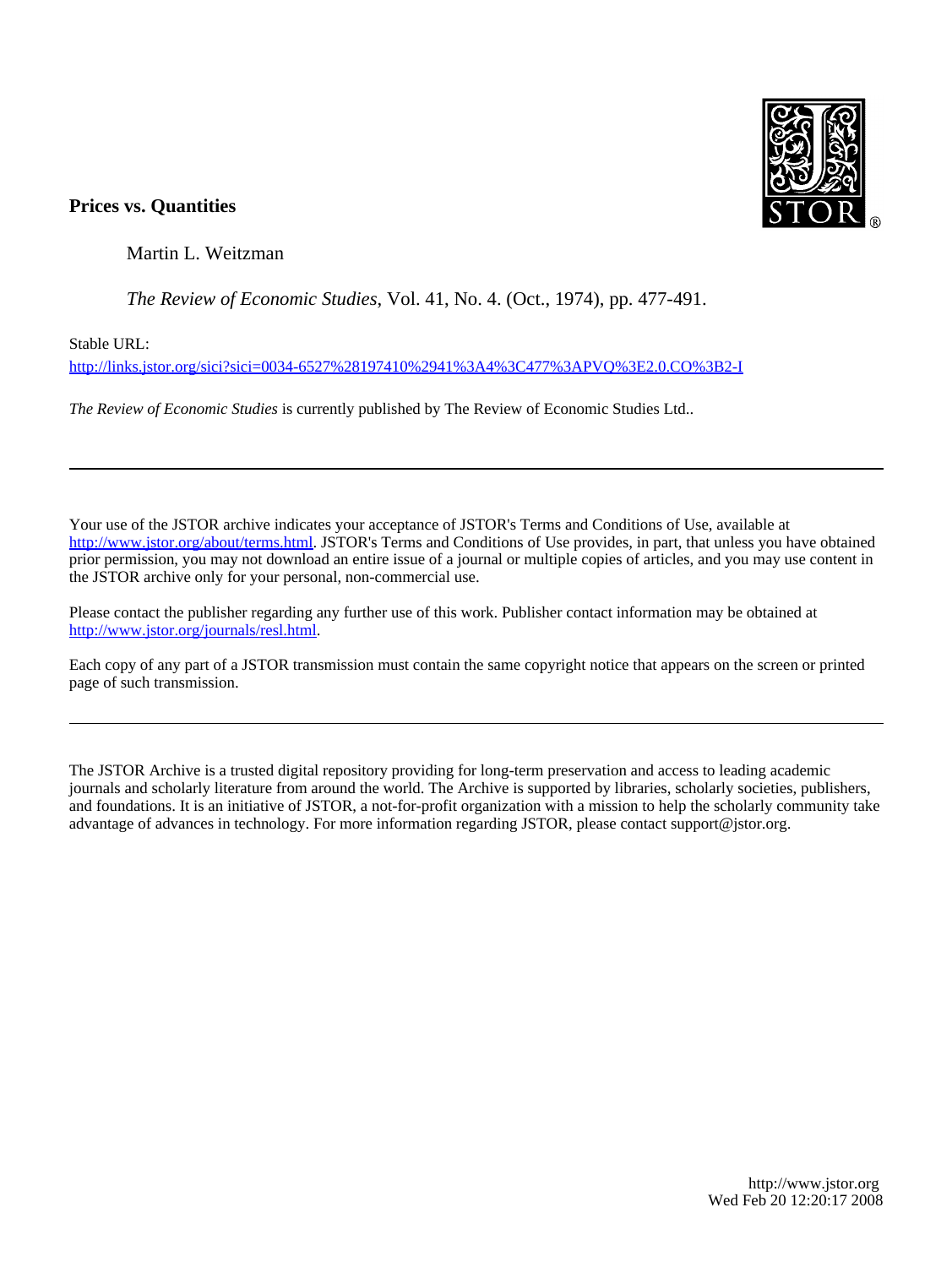# Prices *vs*. Quantities <sup>1,2</sup>

MARTIN L. WEITZMAN *Massachusetts Institute of Technology* 

#### I. INTRODUCTION

The setting for the problem under consideration is a large economic organization or system which in some cases is best thought of as the entire economy. Within this large economic organization resources are allocated by some combination of commands and prices (the exact mixture is inessential) or even by some other unspecified mechanism. The following question arises. For one particular isolated economic variable that needs to be regulated, $\bar{3}$ what is the best way to implement control for the benefit of the organization as a whole? Is it better to directly administer the activity under scrutiny or to fix transfer prices and rely on self-interested profit or utility maximization to achieve the same ends in decentralized fashion? This issue is taken as the prototype problem of central control which is studied in the present paper. There are a great many specific examples which fit nicely into such a framework. One of current interest is the question of whether it would be better to control certain forms of pollution by setting emission standards or by charging the appropriate pollution taxes.

When quantities are employed as planning instruments, the basic operating rules from the centre take the form of quotas, targets, or commands to produce a certain level of output. With prices as instruments, the rules specify either explicitly or implicitly that profits are to be maximized at the given parametric prices. Now a basic theme of resource allocation theory emphasizes the close connection between these two modes of control. No matter how one type of planning instrument is fixed, there is always a corresponding way to set the other which achieves the same result when implemented.<sup>4</sup> From a strictly theoretical point of view there is really nothing to recommend one mode of control over the other. This notwithstanding, I think it is a fair generalization to say that the average economist in the Western marginalist tradition has at least a vague preference toward indirect control by prices, just as the typical non-economist leans toward the direct regulation of quantities.

That a person not versed in economics should think primarily in terms of direct controls is probably due to the fact that he does not comprehend the full subtlety and strength of the invisible hand argument. The economist's attitude is somewhat more puzzling. Understanding that prices can be used as a powerful and flexible instrument for rationally allocating resources and that in fact a market economy automatically regulates itself in this manner is very different from being under the impression that such indirect controls are generally preferable for the kind of problem considered in this paper. Certainly a careful reading of economic theory yields little to support such a universal proposition.

form or another of market failure.<br>4 Given the usual convexity assumptions. Without convexity it may not be possible to find a price<br>which will support certain output levels. In this connection it should be mentioned that (especialiy increasing returns) are sometimes responsible for regulation in the first place.

**<sup>1</sup>** *First version received August* 1973;*final version accepted January* 1974 *(Eds.).* 

**<sup>2</sup>**Many people have made helpful comments about a previous version of this paper. I would like especially to thank P. A. Diamond and H. E. Scarf for their valuable suggestions. The National Science Foundation helped support my research. **<sup>3</sup>**Outside the scope of this paper is the issue of *why* it is felt that the given economic activity must be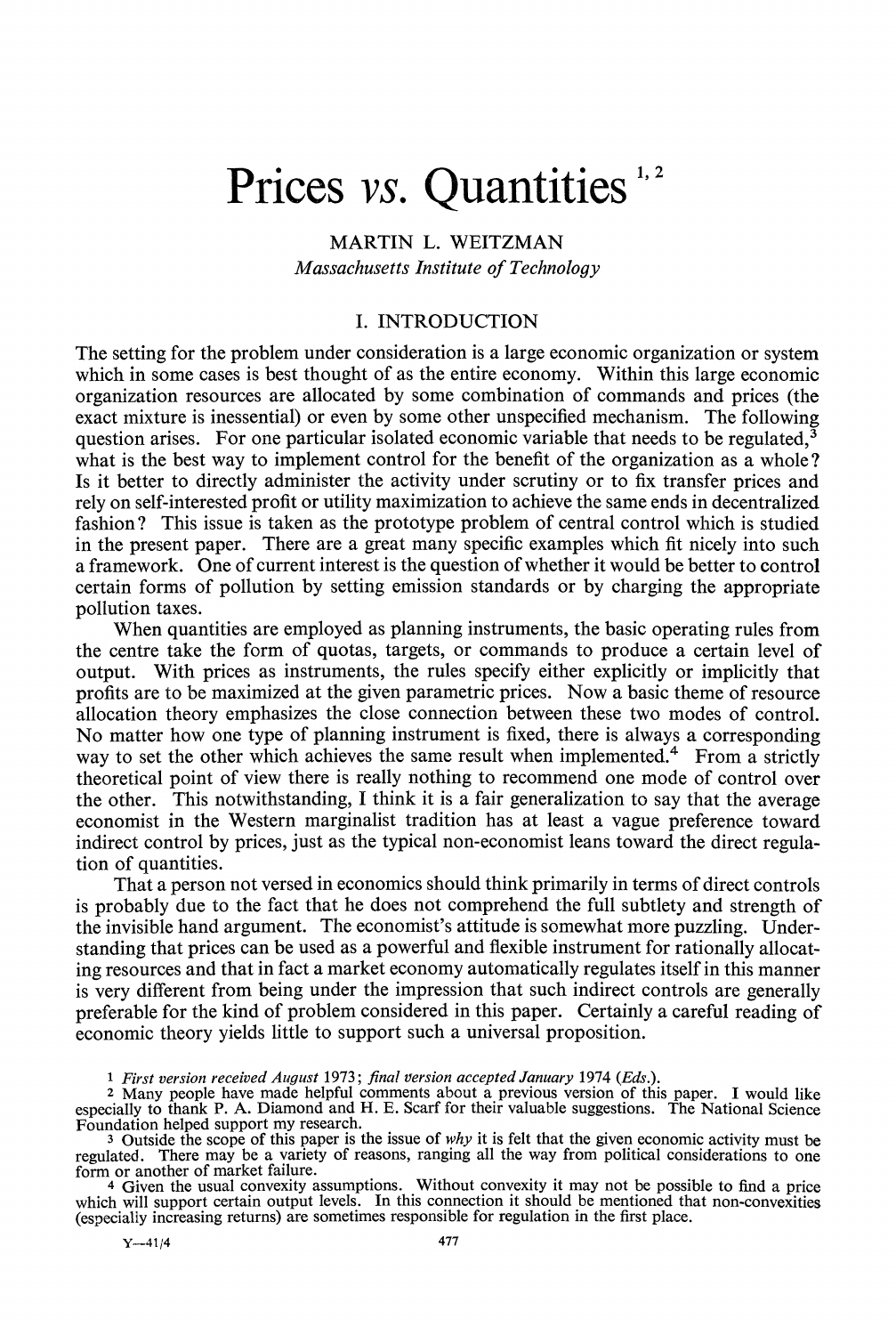Many economists point with favour to the fact that if prices are the planning instrument then profit maximization automatically guarantees total output will be efficiently produced, as if this result were of any more than secondary interest unless the prices (and hence total output) are optimal to begin with.<sup>1</sup> Sometimes it is maintained that prices are desirable planning instruments because the stimulus to obtain a profit maximizing output is built right in if producers are rewarded in proportion to profits. There is of course just as much motivation, e.g. to minimize costs at specified output levels so long as at least some fraction of production expenditures is borne by producers. With both modes of control there is clearly an incentive for self-interested producers to systematically distort information about hypothetical output and cost possibilities in the pre-implementation planning phase. Conversely, there is no real way to disguise the true facts in the implementation stage so long as actual outputs (in the case of price instruments) and true operating costs (in the case of quantity instruments) can be accurately monitored. For the one case the centre must ascertain *ceteris paribtis* output changes as prices are varied, for the other price changes as outputs are altered.

A reason often cited for the theoretical superiority of prices as planning instruments is that their use allegedly economizes on information. The main thing to note here is that generally speaking it is neither easier nor harder to name the right prices than the right quantities because in principle exactly the *same* information is needed to correctly specify either. It is true that in a situation with many independent producers of an identical commodity, only a single uniform price has to be named by the centre, whereas in a command mode separate quantities must be specified for each producer. If such an observation has meaningful implications, it can only be within the artificial milieu of an iterative *tâtonnement* type of " planning game " which is played over and over again approaching an optimal solution in the limit as the number of steps becomes large. Even in this context the fact that there are less "message units " involved in each communication from the centre is a pretty thin reed on which to hang claims for the informational superiority of the price system. It seems to me that a careful examination of the mechanics of successive approximation planning shows that there is no principal informational difference between iteratively finding an optimum by having the centre name prices while the firms respond with quantities, or by having the centre assign quantities while the firm reveals costs or marginal costs.2

If there were really some basic intrinsic advantage to a system which employed prices as planning instruments, we would expect to observe many organizations operating with this mode of control, especially among multi-divisional business firms in a competitive

<sup>1</sup> An extreme example may help make this point clear. Suppose that fulfilment of an important emergency rescue operation demands a certain number of airplane flights. It would be inefficient to just prder airline companie because marginal (opportunity) costs would almost certainly vary all over the place. Nevertheless, such an approach would undoubtedly be preferable to the efficient procedure of naming a price for plane services.<br>Under pro

too many being superfluous.<br><sup>2</sup> The "message unit" case for the informational superiority of the price system is analogous to the planket statement that it is better to use dual algorithms for solving a programming problem the number of primal variables exceeds the number of dual multipliers. Certainly for the superior large step decomposition type algorithms which on every iteration go right after what are presently believed to be the best instrument values on the basis of all currently available information, such a general statement has no basis. With myopic gradient methods it is true that on each round the centre infinitesimally and effortlessly adjusts exactly the number of instruments it controls, be they prices or quantities. But who can say *how many* infinitesimally small adjustments will be needed? Gradient algorithms are known to be a bad descr boor convergence properties. If the step size is chosen too small, convergence takes forever. If it is chosen<br>coo large, there is no convergence. As soon as a finite step size is selected on a given iteration to reflect a<br> price change puts the centre right back into the large step decomposition framework where on each round the problem of finding the best iterative prices is formally identical to the problem of finding the best iterative quantities. For discussion of these and various other aspects of iterative planning, see the articles of Heal [4], Malinvaud [5], Marglin [7], Weitzman [9].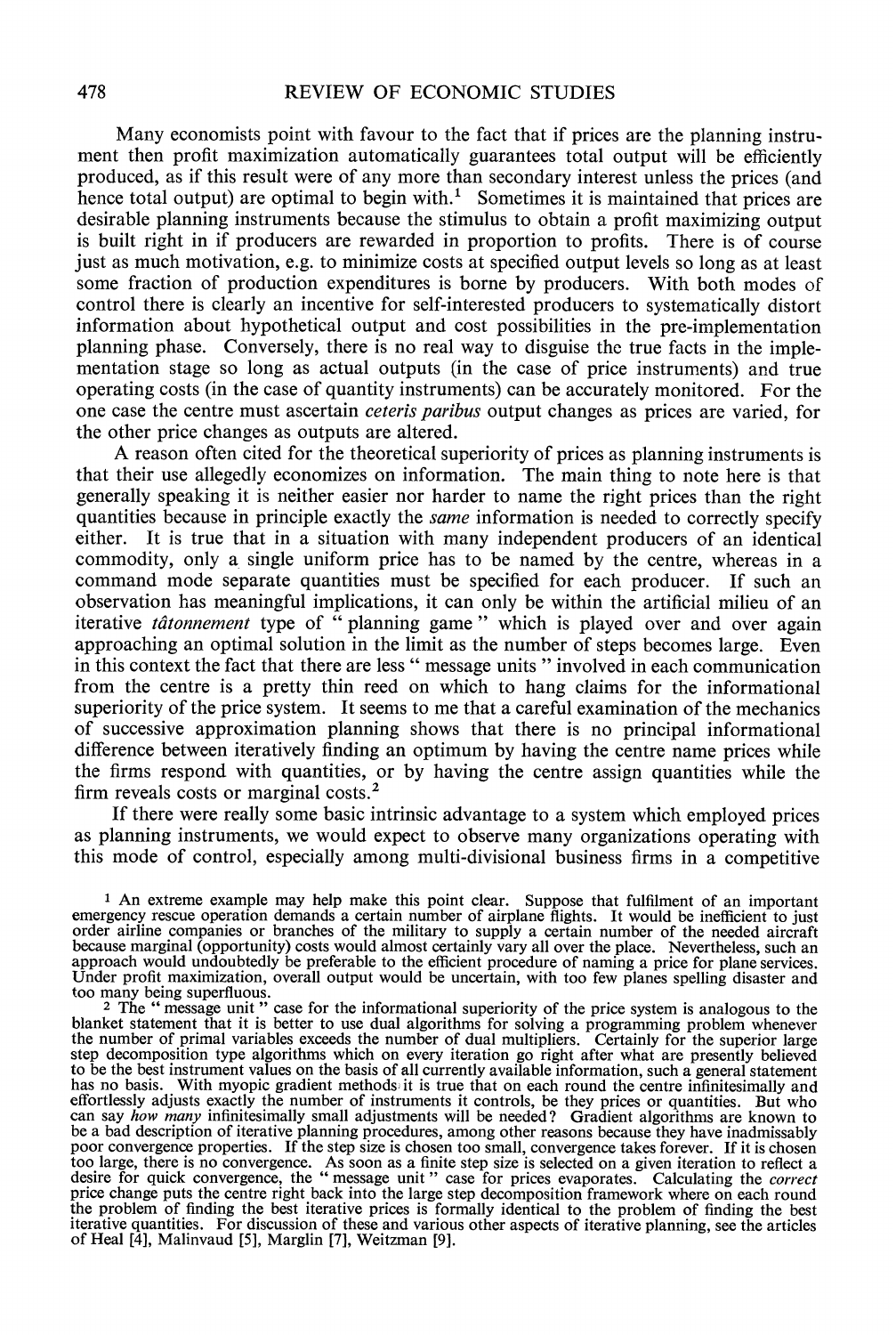environment. Yet the allocation of resources within private companies (not to mention governmental or non-profit organizations) is almost never controlled by setting administered transfer prices on commodities and letting self-interested profit maximization do the rest.<sup>1</sup> The price system as an allocator of internal resources does not itself pass the market test.<sup>2</sup>

Of course, all this is not to deny that in any *particular* setting there may be important *practical* reasons for favouring either prices or quantities as planning instruments. These reasons might involve ideological, political, legal, social, historical, administrative, motivational, informational, monitoring, enforcing, or other considerations.<sup>3</sup> But there is little of what might be called a system-free character.

In studying such a controversial subject, the only fair way to begin must be with the tenet that there is no *basic* or *universal* rationale for having a general predisposition toward one control mode or the other. If this principle is accepted, it becomes an issue of some interest to abstract away all " other " considerations in order to develop strictly " economic " criteria by which the comparative performance of price and quantity planning instruments might be objectively evaluated. Even on an abstract level, it would be useful to know how to identify a situation where employing one mode is relatively advantageous, other things being equal.

#### **11.** THE MODEL

We start with a highly simplified prototype planning problem. Amount q of a certain commodity can be produced at cost  $C(q)$ , yielding benefits  $B(q)$ .<sup>4</sup> The word " commodity " is used in an abstract sense and really could pertain to just about any kind of good from pure water to military aircraft. Solely for the sake of preserving a unified notation, we follow the standard convention that goods are desirable. This means that rather than talking about air pollution, for example, we instead deal with its negative-clean air.

Later we treat more complicated cases, but for the time being it is assumed that in effect there is just one producer of the commodity and no ambiguity in the notion of a cost curve. Benefits are measured in terms of money equivalents so that the benefit function can be viewed as the reflection of an indifference curve showing the trade-off between amounts of uncommitted extra funds and output levels of the given commodity. It is assumed that  $B''(q) < 0$ ,  $C''(q) > 0$ ,  $B'(0) > C'(0)$ , and  $B'(q) < C'(q)$  for q sufficiently large.

*<sup>2</sup>*About a decade ago, Ford and GM performed a few administrative trials of a limited sort with some decentralization schemes based on internal transfer prices. The experiments were subsequently discontinued

<sup>&</sup>lt;sup>1</sup> Strictly speaking, this conclusion is not really justified because there may be important externalities or increasing returns within an organization (they may even constitute its *raison d'être*). Nevertheless, the almost universal absence of internal transfer pricing within private firms strikes me as a rather startling contradiction with the often alleged superiority of indirect controis.

<sup>&</sup>lt;sup>3</sup> As one example, if it happens to be the case that it is difficult or expensive to monitor output on a continuous scale but relatively cheap to perform a pass-fail litmus type test on whether a given output level has be by operatively straight-<br>forward task to enforce the adoption of one or another level of anti-pollution technology. Another realistic<br>forward task to enforce the adoption of one or another level of anti-pollution technolog agency of the executive branch is empowered to regulate prices but the legislature is in charge of setting quantities, that by itself may be important in determining which mode is better for controlling pollution.<br>The price mode would have greater flexibility, but might carry with it more danger of caving in to special interest groups. As yet another realistic consideration, equity arguments are sometimes put forward in favour of price (the supposed "justice" of a uniform price to all) or quantity (equal sharing of a deficit commodity) control modes.

**<sup>4</sup>** It might be thought that an equivalent approach would be to work with demand and supply curves, identifying the consumers' (producers') surplus area under the demand (supply) curve as benefits (costs) or, equivalently, the demand (supply) curve as the marginal benefit (cost) function. The trouble with this approach is that it tends to give the misleading impression that the market left to itself could solve the problem, obscuring the fact that some key element of the standard competitive supply and demand story is felt to be missing in the first place.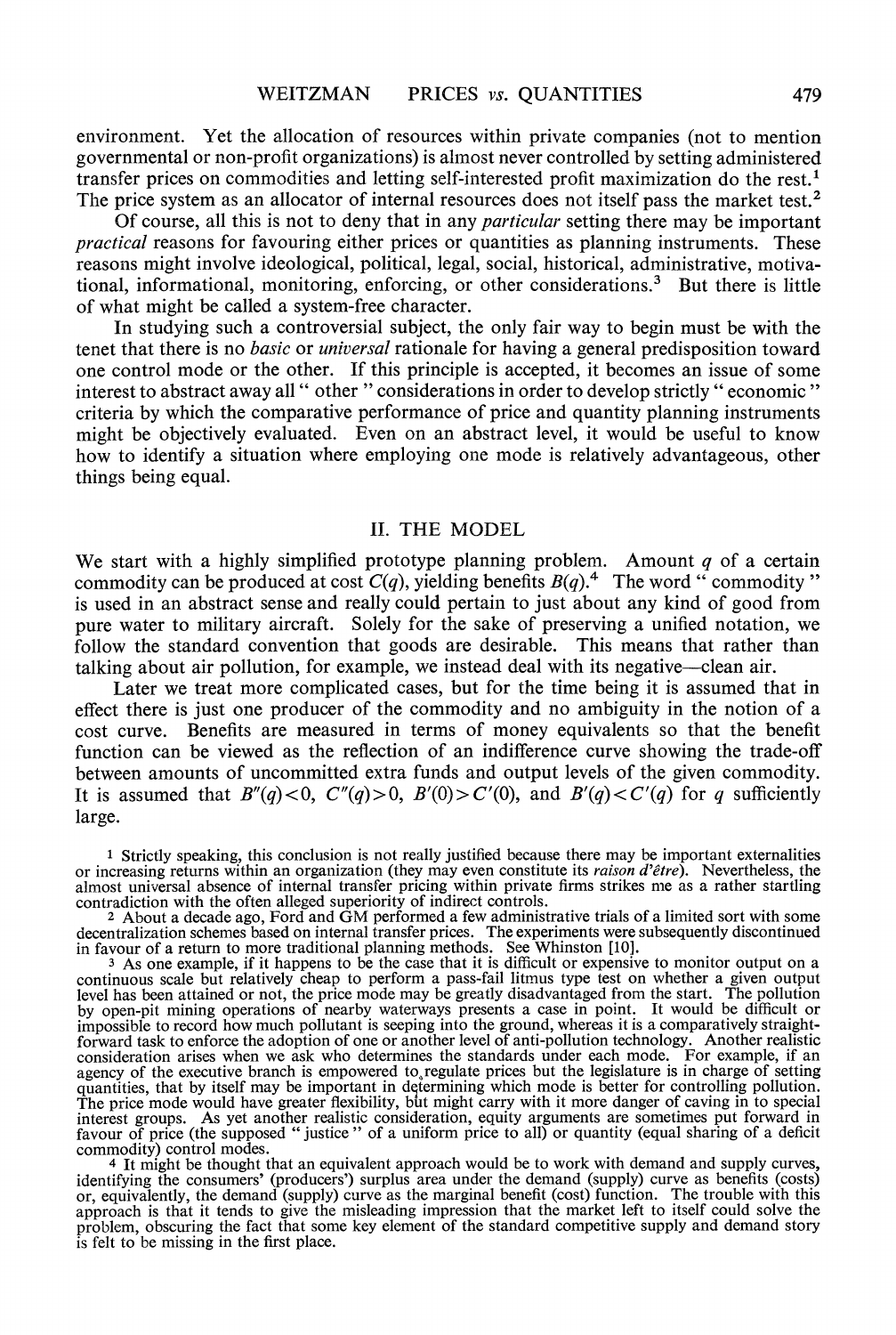The planning problem is to find that value  $q^*$  of q which maximizes

$$
B(q)-C(q).
$$

 $B'(q^*) = C'(q^*).$ 

The solution must satisfy

With

$$
p^* \equiv B'(q^*) = C'(q^*),
$$

it makes no difference whether the planners announce the optimal price *p\** and have the producers maximize profits

 $p^*q - C(q)$ 

or whether the centre merely orders the production of  $q^*$  at least cost. In an environment of complete knowledge and perfect certainty there is a formal identity between the use of prices and quantities as planning instruments.

If there is any advantage to employing price or quantity control modes, therefore, it must be due to inadequate information or uncertainty. Of course it is natural enough for planners to be unsure about the precise specification of cost and benefit functions since even those most likely to know can hardly possess an exact account.

Suppose, then, that the centre perceives the cost function only as an estimate or approximation. The stochastic relation linking  $q$  to  $C$  is taken to be of the form

 $C(a, \theta)$ ,

where  $\theta$  is a disturbance term or random variable, unobserved and unknown at the present time. While the determination of  $\theta$  could involve elements of genuine randomness,<sup>1</sup> it is probably more appropriate to think primarily in terms of an information gap.

Even the engineers most closely associated with production would be unable to say beforehand precisely what is the cheapest way of generating various hypothetical output levels. How much murkier still must be the centre's *ex ante* conception of costs, especially in a fast moving world where knowledge of particular circumstances of time and place may be required. True, the degree of fuzziness could be reduced by research and experimentation but it could never be truly eliminated because new sources of uncertainty are arising all the time.<sup>2</sup>

Were a particular output level really ordered in all seriousness, a cost-minimizing firm could eventually grope its way toward the cheapest way of producing it by actually testing out the relevant technological alternatives. Or, if an output price were in fact named, a profit maximizing production level could ultimately be found by trial and error. But this is far from having the cost function as a whole knowable *a priori*.

While the planners may be somewhat better acquainted with the benefit function, it too is presumably discernable only tolerably well, say as

#### $B(q, \eta)$

with  $\eta$  a random variable. The connection between  $q$  and  $B$  is stochastic either because benefits may be imperfectly known at the present time or because authentic randomness may play a role. Since the unknown factors connecting q with *B* are likely to be quite different from those linking q to C, it is assumed that the random variables  $\theta$  and  $\eta$  are independently distributed.

As a possible specific example of the present formulation, consider the problem of air pollution. The variable  $q$  could be the cleanliness of air being emitted by a certain type of source. Costs as a function of  $q$  might not be known beyond doubt because the technology, quantified by  $\theta$ , is uncertain. At a given level of q the benefits may be unsure since they depend among other things on the weather, measured by  $\eta$ .

**<sup>1</sup>** Like day-to-day fluctuations.

**2** For an amplification of some of these points, see Hayek **[3].**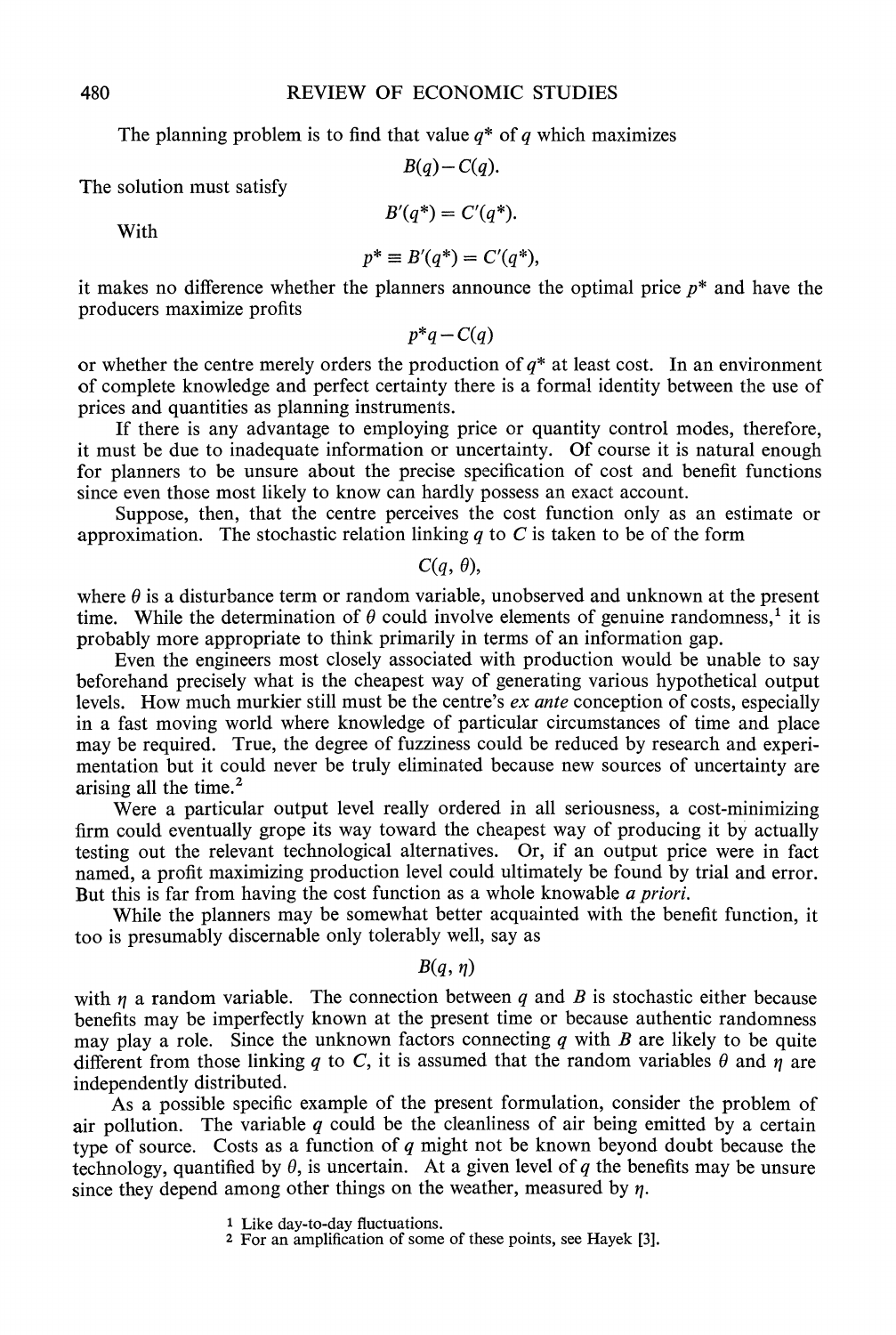Now an **ideal** instrument of central control would be a contingency message whose instructions depend on which state of the world is revealed by  $\theta$  and  $\eta$ . The ideal *ex ante* quantity signal  $q^*(\theta, \eta)$  and price signal  $p^*(\theta, \eta)$  are in the form of an entire schedule, functions of  $\theta$  and  $\eta$  satisfying

$$
B_1(q^*(\theta, \eta), \eta) = C_1(q^*(\theta, \eta), \theta) = p^*(\theta, \eta).
$$

By employing either ideal signal, the *ex ante* uncertainty has in effect been eliminated *ex post* and we are right back to the case where there is no theoretical difference between price and quantity control modes.

It should be readily apparent that it is infeasible for the centre to transmit an entire schedule of ideal prices or quantities. A contingency message is a complicated, specialized contract which is expensive to draw up and hard to understand. The random variables are difficult to quantify. A problem of differentiated information or even of moral hazard may be involved since the exact value of  $\theta$  will frequently be known only by the producer.<sup>1</sup> Even for the simplest case of just *one* firm, information from different sources must be processed, combined, and evaluated. By the time an ideal schedule was completed, another would be needed because meanwhile changes would have occurred.

In this paper the realistic issue of central control under uncertainty is considered to be the " second best " problem of finding for each producer the single price or quantity message which optimally regulates his actions. This is also the best way to focus sharply and directly on the essential difference between prices and quantities as planning instruments.

The issue of prices *vs*. quantities has to be a " second best " problem by its very nature simply because there is no good *a priori* reason for limiting attention to just these two particular signals. Even if stochastic contingency messages were eliminated on **ad** *hoc*  grounds as being too complicated, there would still be no legitimate justification for not considering, say, an entire expected benefits schedule, or a "kinked " benefit function in the form of a two-tiered price system, or something else. The reason we specialize to price and quantity signals is that these are two *simple* messages, easily comprehended, traditionally employed, and frequently contrasted.<sup>2</sup>

The optimal quantity instrument under uncertainty is that target output  $\hat{q}$  which maximizes expected benefits minus expected costs, so that

$$
E[B(\hat{q}, \eta) - C(\hat{q}, \theta)] = \max_{q} E[B(q, \eta) - C(q, \theta)],
$$

where  $E[\cdot]$  is the expected value operator. The solution  $\hat{q}$  must satisfy the first order condition

$$
E[B_1(\hat{q}, \eta)] = E[C_1(\hat{q}, \theta)]. \qquad ...(1)
$$

When a price instrument *p* is announced, production will eventually be adjusted to the output level

$$
q=h(p,\,\theta)
$$

which maximizes profits given  $p$  and  $\theta$ . Such a condition is expressed as

$$
ph(p, \theta) - C(h(p, \theta), \theta) = \max_{q} pq - C(q, \theta),
$$
  

$$
C_1(h(p, \theta), \theta) = p.
$$
...(2)

implying

<sup>1</sup>So that it may be inappropriate, for example, to tell him to produce less if costs are high unless a very sophisticated incentive scheme goes along with such a message. For an elaboration of some of these points see Arrow [1], pp. 321-322.<br><sup>2</sup> There are real costs associated with using more complicated signals. At least implicitly, we are

assuming that the magnitude of such costs is sufficiently large to make it uneconomical to consider messages other than prices or quantities. It would be nice to incorporate these costs explicitly into the model, but this is hard to do in any meaningful way.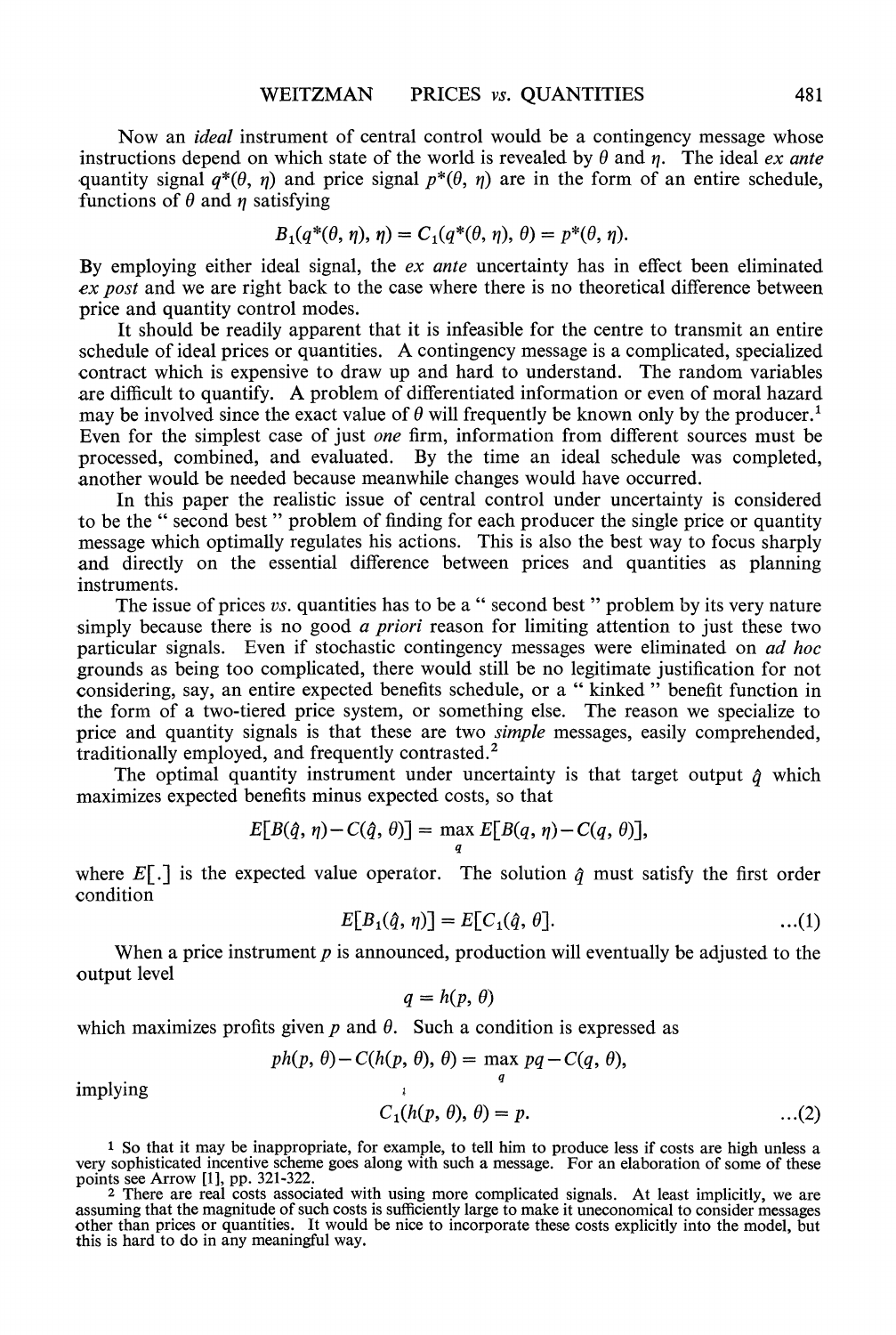If the planners are rational, they will choose that price instrument  $\tilde{p}$  which maximizes the expected difference between benefits and costs given the reaction function  $h(p, \theta)$ :

$$
E[B(h(\tilde{p},\theta),\eta)-C(h(\tilde{p},\theta),\theta)]=\max_{p}E[B(h(p,\theta),\eta)-C(h(p,\theta),\theta)].
$$

The solution  $\tilde{p}$  must obey the first order equation

$$
E[B_1(h(\tilde{p},\theta),\eta),h_1(\tilde{p},\theta)]=E[C_1(h(\tilde{p},\theta),\theta),h_1(\tilde{p},\theta)],
$$

which can be rewritten as

$$
\tilde{p} = \frac{E[B_1(h(\tilde{p}, \theta), \eta) \cdot h_1(\tilde{p}, \theta)]}{E[h_1(\tilde{p}, \theta)]}.
$$
...(3)

Corresponding to the optimal *ex ante* price  $\tilde{p}$  is the *ex post* profit maximizing output  $\tilde{q}$ expressed as a function of  $\theta$ ,

$$
\tilde{q}(\theta) \equiv h(\tilde{p}, \theta). \tag{4}
$$

In the presence of uncertainty, price and quantity instruments transmit central control in quite different ways. It is important to note that by choosing a specific mode for implementing an intended policy, the planners are at least temporarily locking themselves into certain consequences. The values of  $\eta$  and  $\theta$  are at first unknown and only gradually, if at all, become recognized through their effects. After the quantity  $\hat{q}$  is prescribed, producers will continue to generate that assigned level of output for some time even though in all likelihood

$$
B_1(\hat{q},\eta) \neq C_1(\hat{q},\theta).
$$

In the price mode on the other hand,  $\tilde{q}(\theta)$  will be produced where except with negligible probability

$$
B_1(\tilde{q}(\theta),\eta) \neq C_1(\tilde{q}(\theta),\theta).
$$

Thus neither instrument yields an optimum  $ex$  post. The relevant question is which one comes closer under what circumstances.<sup>1</sup>

In an infinitely flexible control environment where the planners can continually adjust instruments to reflect current understanding of a fluid situation and producers instantaneously respond, the above considerations are irrelevant and the choice of control mode should be made to depend on other factors. Similar comments apply to a timeless *tâtonne*ment milieu where iterations are costless, recontracting takes place after each round, and in effect nothing real is presumed to happen until all the uncertainty has been eliminated and an equilibrium is approached. In any less hypothetical world the consequences of an order given in a particular control mode have to be lived with for at least the time until revisions are made, and real losses will be incurred by selecting the wrong communication medium.

Note that the question usually asked whether it is better to control prices or quantities for *finding* a plan is conceptually distinct from the issue treated in this paper of which mode is superior for *implementing* a plan. The latter way of posing the problem strikes me as more relevant for most actual planning contexts-either because there is no significant informational difference between the two modes in the first place, or because a step in the  $t\hat{a}$  *tonnement* planning game cannot meaningfully occur unless it is really implemented, or because no matter how many iterations have been carried out over time there are always spontaneously arising changes which damp out the significance of knowing past history. In the framework adopted here, the planners are at the decision node where as much information as is feasible to gather has already been obtained by one means or another and an operational plan must be decided on the basis of the available current knowledge.

**<sup>1</sup>**We remark in passing that the issue of whether it is better to stabilize uncertain demand and supply functions by pegging prices or quantities can also be put in the form of the problem analysed in this paper if benefits are associated with the consumers' surplus area under the demand curve and costs with the producers' surplus area under the supply curve.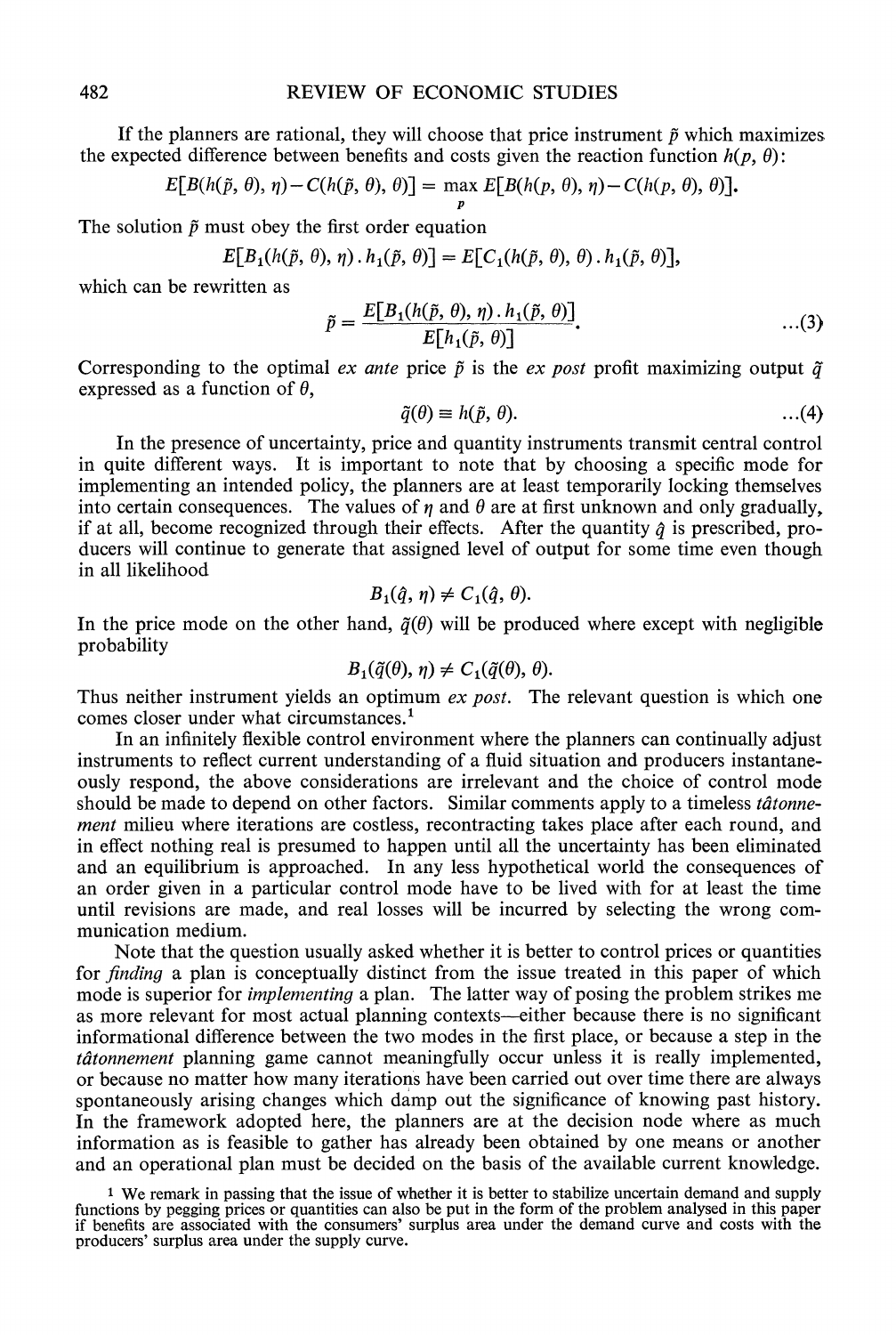#### III. PRICES vs. QUANTITIES

It is natural to define the *comparative advantage of prices over quantities* as

$$
\Delta \equiv E[(B(\tilde{q}(\theta), \eta) - C(\tilde{q}(\theta), \theta)) - (B(\hat{q}, \eta) - C(\hat{q}, \theta))]. \tag{5}
$$

The loss function implicit in the definition of  $\Delta$  is the expected difference in gains obtained under the two modes of control. Naturally there is no real distinction between working with  $\Delta$  or with  $-\Delta$  (the comparative advantage of quantities over prices).

The coefficient  $\Delta$  is intended to be a measure of *comparative* or *relative* advantage only. It goes without saying that making a decision to use price or quantity control modes in a specific instance is more complicated than just consulting  $\Delta$ . There are also going to be a host of practical considerations formally outside the scope of the present model. Although such external factors render  $\Delta$  of limited value when isolated by itself, they do not necessarily diminish its conceptual significance. On the contrary, having an objective criterion of the ceteris paribus advantage of a control mode is very important because conceptually it can serve as a benchmark against which the cost of " noneconomic " ingredients might be measured in reaching a final judgment about whether it would be better to employ prices or quantities as planning instruments in a given situation.

As it stands, the formulation of cost and benefit functions is so general that it hinders us from cleanly dissecting equation (5). To see clearly what  $\Delta$  depends on we have to put more structure on the problem. It is possible to be somewhat less restrictive than we are going to be, but only at the great expense of clarity.

In what follows, the amount of uncertainty in marginal cost is taken as sufficiently small to justify a second order approximation of cost and benefit functions within the range of  $\tilde{q}(\theta)$  as it varies around  $\hat{q}^1$ . Let the symbol "  $\cong$  " denote an " accurate local approximation " in the sense of deriving from the assumption that cost and benefit functions are of the following quadratic form within an appropriate neighbourhood of  $q = \hat{q}$ :

$$
C(q, \theta) \triangleq a(\theta) + (C' + \alpha(\theta))(q - \hat{q}) + \frac{C''}{2}(q - \hat{q})^2 \qquad \qquad \dots (6)
$$

$$
B(q, \eta) \stackrel{\circ}{=} b(\eta) + (B' + \beta(\eta))(q - \hat{q}) + \frac{B''}{2}(q - \hat{q})^2. \tag{7}
$$

In the above equations  $a(\theta)$ ,  $\alpha(\theta)$ ,  $b(\eta)$ ,  $\beta(\eta)$  are stochastic functions and *C'*, *C''*, *B'*, *B''* are fixed coefficients.

Without loss of generality,  $\alpha(\theta)$  and  $\beta(\eta)$  are standardized in (6), (7) so that their expected values are zero:

$$
E[\alpha(\theta)] = E[\beta(\eta)] = 0. \qquad \qquad \dots (8)
$$

Since  $\theta$  and  $\eta$  are independently distributed,

$$
E[\alpha(\theta), \beta(\eta)] = 0. \qquad \qquad \dots (9)
$$

Note that the stochastic functions

$$
a(\theta) \triangleq C(\hat{q}, \theta)
$$
  

$$
b(\hat{q}) \triangleq B(\hat{q}, \eta)
$$

translate different values of  $\theta$  and  $\eta$  into pure vertical shifts of the cost and benefit curves. Differentiating (6) and (7) with respect to  $q$ ,

$$
C_1(q, \theta) \triangleq (C' + \alpha(\theta)) + C'' \cdot (q - \hat{q}) \qquad \qquad \dots (10)
$$

$$
B_1(q, \eta) \triangleq (B' + \beta(\eta)) + B'' \cdot (q - \hat{q}). \tag{11}
$$

**1** Such an approximation can be rigorously defended along the lines developed by Satnuelson [a].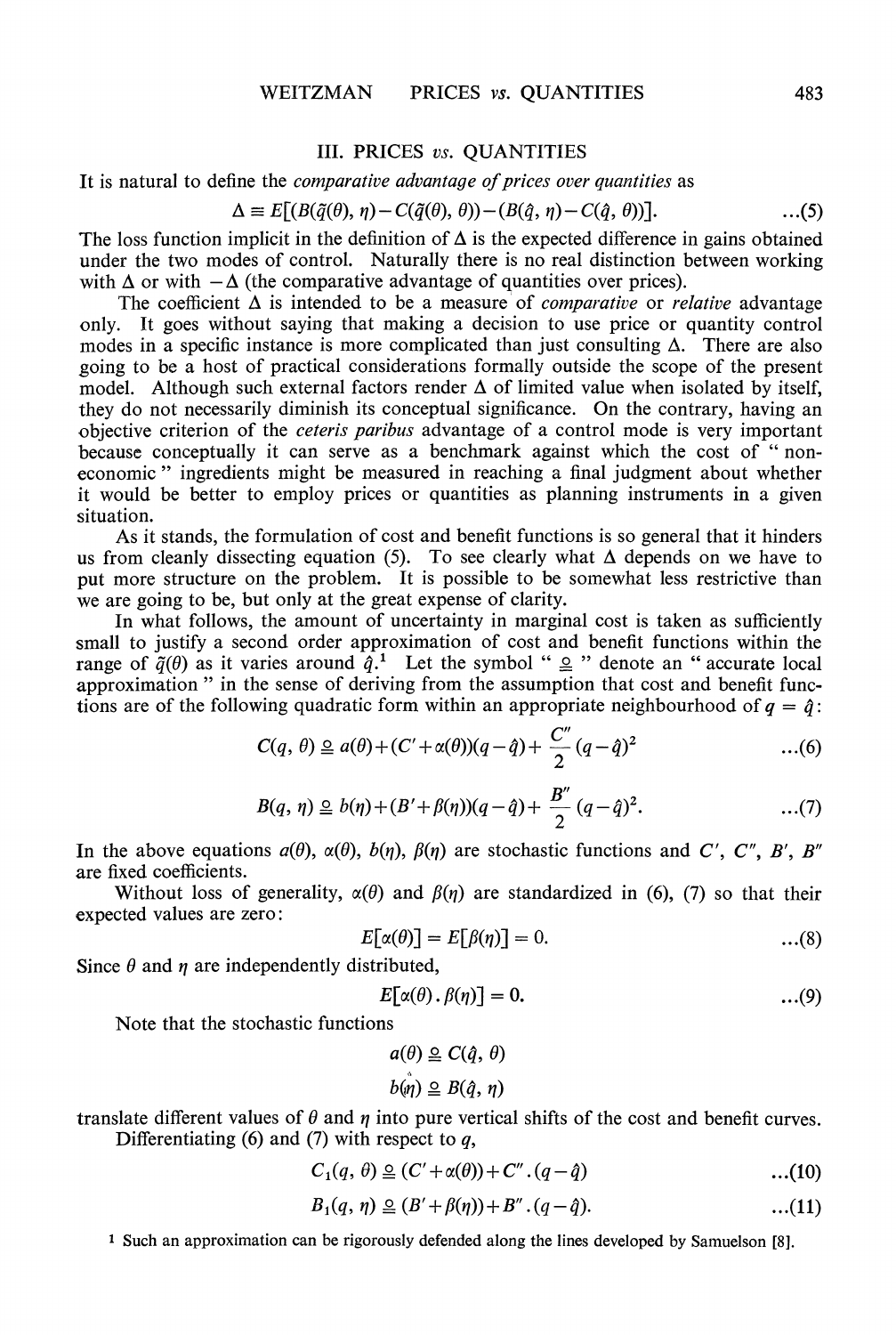Employing the above equations and (8), the following interpretations are available for the fixed coefficients of  $(6)$ ,  $(7)$ :

$$
C' \trianglelefteq E[C_1(\hat{q}, \theta)]
$$
  
\n
$$
B' \trianglelefteq E[B_1(\hat{q}, \eta)]
$$
  
\n
$$
C'' \trianglelefteq C_{11}(q, \theta)
$$
  
\n
$$
B'' \trianglelefteq B_{11}(q, \eta).
$$
  
\n
$$
B' = C'.
$$
  
\n(12)

 $...(12)$ 

From (I),

It is apparent from (8) and (10) that stochastic changes in  $\alpha(\theta)$  represent pure unbiased shifts of the marginal cost function. The variance of  $\alpha(\theta)$  is precisely the mean square error in marginal cost

$$
\sigma^2 \equiv E[(C_1(q, \theta) - E[C_1(q, \theta)])^2] \stackrel{\circ}{=} E[\alpha(\theta)^2]. \tag{13}
$$

Analogous comments hold for the marginal benefit function (11) where we have

$$
E[(B_1(q, \eta) - E[B_1(q, \eta)])^2] = E[\beta(\eta)^2].
$$

From (10) and (2),

$$
h(p, \theta) \triangleq \hat{q} + \frac{p - C' - \alpha(\theta)}{C''}
$$
...(14)

implying

$$
h_1(p,\,\theta)\,\subseteq\,\frac{1}{C''}.\tag{15}
$$

Substituting from (15) into **(3)** and cancelling out *C"* yields

$$
\tilde{p} \stackrel{\circ}{=} E[B_1(h(\tilde{p}, \theta), \eta)]. \tag{16}
$$

Replacing q in (11) by the expression for  $h(\tilde{p}, \theta)$  from (14) and plugging into (16), the following equation is obtained after using (8)

$$
\tilde{p} \stackrel{\circ}{=} B' + \frac{B''}{C''} (\tilde{p} - C'). \qquad \qquad \dots (17)
$$

From (12) and the condition  $B'' < 0 < C''$ , (17) implies

$$
\tilde{p} \subseteq C'. \tag{18}
$$

Combining (4), (14), and (18),

$$
\tilde{q}(\theta) \triangleq \hat{q} - \frac{\alpha(\theta)}{C''}.
$$
 (19)

Now alternately substitute  $q = \hat{q}$  and  $q = \tilde{q}(\theta)$  from (19) into (6) and (7). Then plugging the resulting values of  $(6)$ ,  $(7)$  into  $(5)$ , using  $(8)$ ,  $(9)$ , and collecting terms,

Expression (20) is the fundamental result of this paper.<sup>1</sup> The next section is devoted to examining it in detail.

**<sup>1</sup>**In the supply and demand context *B"* is the slope of the (linear) demand curve, C" is the slope of the (linear) supply curve, and **a2** is the variance of vertical shifts in the supply curve.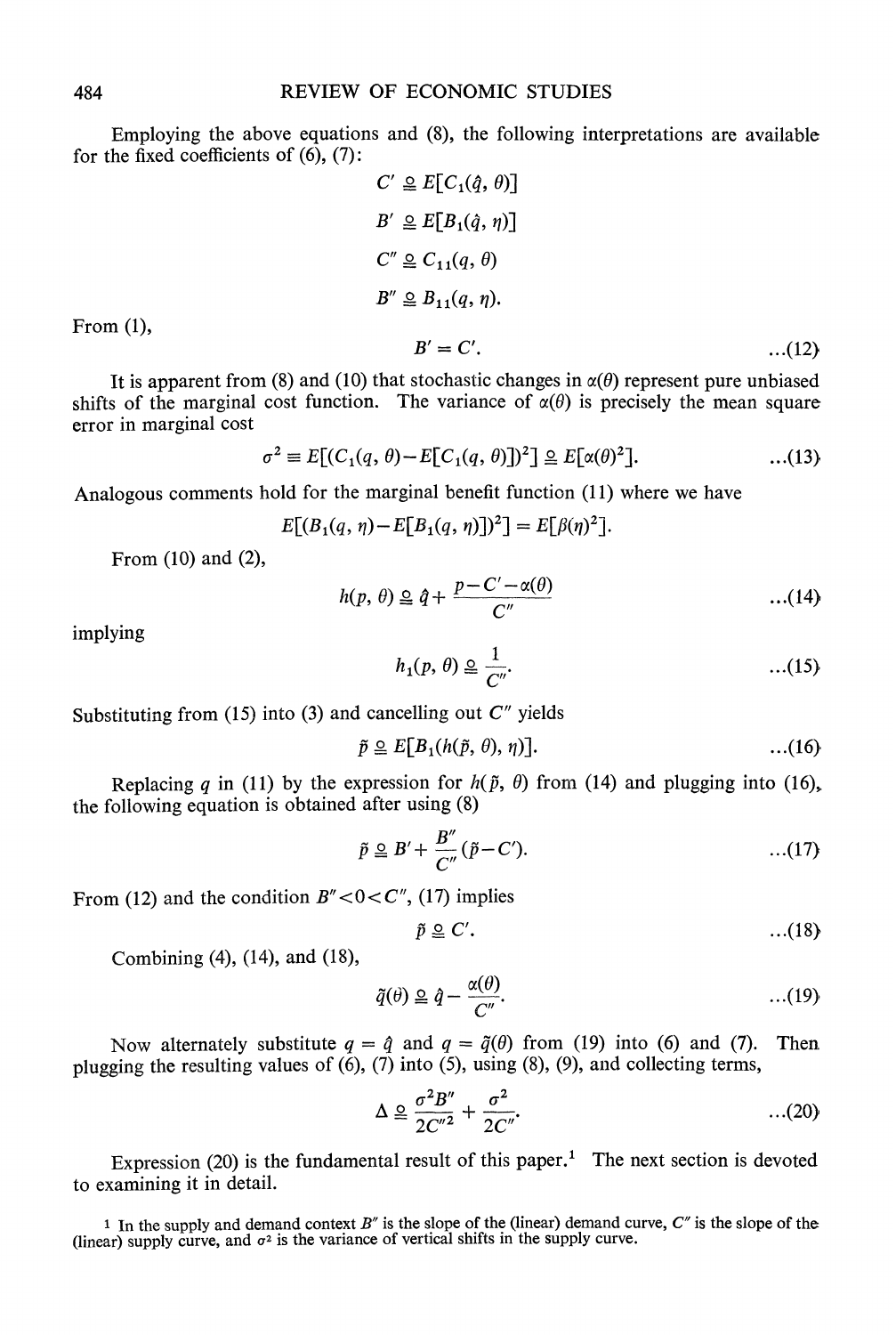#### IV. ANALYSING THE COEFFICIENT OF COMPARATIVE ADVANTAGE

Note that the uncertainty in benefits does not appear in  $(20)^1$ . To a second-order approximation it affects price and quantity modes *equally* adversely. On the other hand, **A** depends linearly on the mean square error in marginal cost. The *ceteris paribus* effect of increasing  $\sigma^2$  is to magnify the expected loss from employing the planning instrument with comparative disadvantage. Conversely, as  $\sigma^2$  shrinks to zero we move closer to the perfect certainty case where in theory the two control modes perform equally satisfactorily.

Clearly  $\Delta$  depends critically on the curvature of cost and benefit functions around the optimal output level. The first thing to note is that the sign of  $\Delta$  simply equals the sign of  $C'' + B''$ . When the sum of the " other " considerations nets out to a zero bias toward either control mode, quantities are the preferred planning instrument if and only if benefits have more curvature than costs.

Normally we would want to know the magnitude of  $\Delta$  and what it depends on, as well as the sign. To strengthen our intuitive feeling for the meaning of formula (20), we turn first to some extreme cases where there is a strong comparative advantage to one control mode over the other. In this connection it is important to bear in mind that when we talk about " large " or " small " values of B",  $C$ ", or  $\sigma^2$ , we are only speaking in a relative sense. The absolute measure of any variable appearing in (20) does not really mean much alone since it is arbitrarily pegged by selecting the units in which output is reckoned.

The coefficient  $\Delta$  is negative and large as either the benefit function is more sharply curved or the cost function is closer to being linear. Using a price control mode in such situations could have detrimental consequences. When marginal costs are nearly flat, the smallest miscalculation or change results in either much more or much less than the desired quantity. On the other hand, if benefits are almost kinked at the optimum level of output, there is a high degree of risk aversion and the centre cannot afford being even slightly off the mark. In both cases the quantity mode scores a lot of points because a high premium is put on the rigid output controllability which only it can provide under uncertainty.

From (20), the price mode looks relatively more attractive when the benefit function is closer to being linear. In such a situation it would be foolish to name quantities. Since the marginal social benefit is approximately constant in some range, a superior policy is to name it as a price and let the producers find the optimal output level themselves, after eliminating the uncertainty from costs.

At a point where the cost function is highly curved,  $\Delta$  becomes nearly zero. If marginal costs are very steeply rising around the optimum, as with fixed capacity, there is not much difference between controlling by price or quantity instruments because the resulting output will be almost the same with either mode. In such a situation, as with the case  $\sigma^2 = 0$ , " non-economic " factors should play the decisive role in determining which system of control to impose.

It is dificult to refrain from noticing that although there are plenty of instances where

1 This is because the **expected** benefit function (see equation (7)) does not depend on the variance of marginal benefits so long as costs and benefits are independently distributed. If they are **not,** so that

$$
\sigma_{bc}^2 \equiv E[\{C_1(q, \theta) - E[C_1(q, \theta)]\} \cdot \{B_1(q, \eta) - E[B_1(q, \eta)]\}] = E[\alpha(\theta), \beta(\eta)] \neq 0,
$$

 $\sigma^2 B''$  1 marginal benefits so long as costs and benefits are independently distributed. If they are *not*, so that<br>  $\sigma_{bc}^2 = E\{[(c_1(q, \theta) - E[C_1(q, \theta)]; \{B_1(q, \eta) - E[B_1(q, \eta)]\}] = E[\alpha(\theta), \beta(\eta)] \neq 0,$ <br>
(20) must be replaced by:  $\Delta \stackrel{\triangle}{=} \frac{\sigma$ 

marginal benefits, the *ceteris paribus* comparative advantage of the quantity mode is increased. If prices are used as a control mode, the producer will tend to cut back output for high marginal costs. But with  $\sigma_{bc}^2$ really be in order. In such situations the quantity mode has better properties as a stabilizer, other things being equal. The story is the other way around when  $\sigma_{bc}^2$  is negative. In that case high marginal costs are associated with low marginal benefits, so that the price mode (which decreases output for high marginal costs) tends to be a better mode of control other things being equal.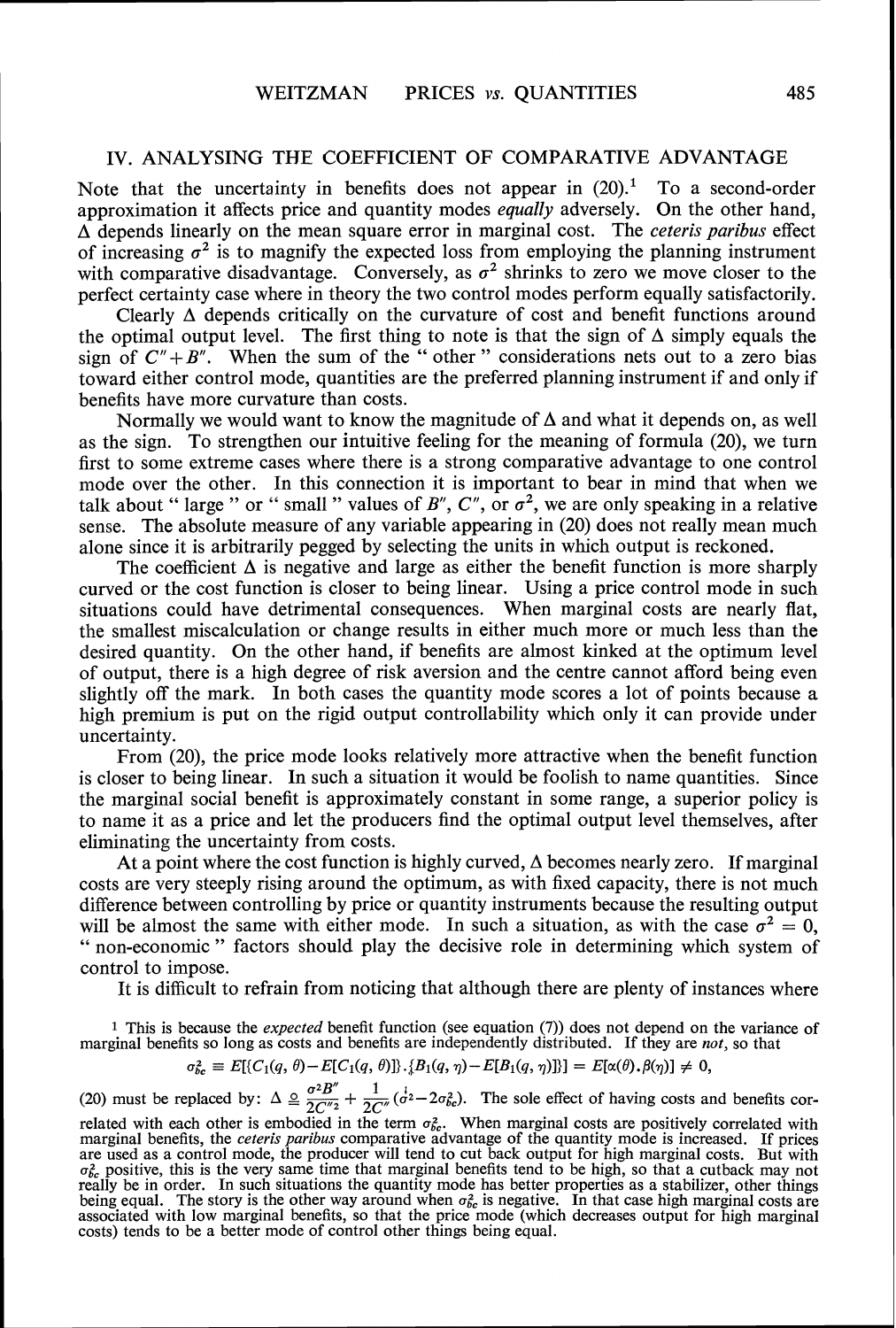the price mode has a good solid comparative advantage (because  $-B''$  is small), in some sense it looks as if prices can be a *disastrous* choice of instrument far more often than quantities can. Using (20),  $\Delta \rightarrow -\infty$  if either  $B'' \rightarrow -\infty$  or  $C'' \rightarrow 0$  (or both). The only way  $\Delta \rightarrow +\infty$  is under the thin set of circumstances where simultaneously  $C'' \rightarrow 0$ ,  $B'' \rightarrow 0$ , and  $C'' > -B''$ . In a world where C'' and B'' are themselves imperfectly known it seems hard to avoid the impression that there will be many circumstances where the more conservative quantity mode will be preferred by planners because it is better for avoiding very bad planning mistakes.'

Having seen how  $C''$  and  $B''$  play an essential role in determining  $\Delta$ , it may be useful to check out a few of the principal situations where we might expect to encounter cost and benefit functions of one curvature or another. We start with costs.

Contemporary economic theory has tended to blur the distinction between the traditional marginalist way of treating production theory with smoothly differentiable production functions and the activity analysis approach with its limited number of alternative production processes. For many theoretical purposes convexity of the underlying technology is really the fundamental property.

However, there are very different implications for the efficacy of price and quantity control modes between a situation described by classically smooth Marshallian cost curves and one characterized by piecewise linear cost functions with a limited number of kinks. In the latter case, the quantity mode tends to have a relative advantage since  $\Delta = -\infty$ on the flats and  $\Delta = 0$  at the elbows. Of course it is impossible to use a price to control an output at all unless some hidden fixed factors take the flatness out of the average cost curve. Even then,  $\Delta$  will be positive only if there are enough alternative techniques available to make the cost function have more (finite difference) curvature than the benefit function in the neighbourhood of an optimal policy.

What determines the benefit function for a commodity is contingent in the first place on whether the commodity is a final or intermediate good. The benefit of a final good is essentially the utility which arises out of consuming the good. It could be highly curved at the optimum output level if tastes happen to be kinked at certain critical points. The amount of pollution which makes a river just unfit for swimming could be a point where the marginal benefits of an extra unit of output change very rapidly. Another might be the level of defence which just neutralizes an opponent's offence or the level of offence which just overcomes a given defence. There are many examples which arise in emergencies or natural calamities. Our intuitive feeling, which is confirmed by the formal analysis, is that it doesn't pay to " fool around " with prices in such situations.

For intermediate goods, the shape of the benefit function will depend among other things on the degree of substitutability in use of this commodity with other resources available in the production organization and upon the possibilities for importing this

**1** This idea could be formalized as follows. Consider two generalizations of formulae *(6)* and *(7):* 

$$
C(q, \theta) \triangleq a(\theta) + (C' + \alpha(\theta))(q - \hat{q}) + \frac{C''}{2f(\theta)}(q - \hat{q})^2
$$
  

$$
B(q, \eta) \triangleq b(\eta) + (B' + \beta(\eta))(q - \hat{q}) + \frac{B''g(\eta)}{2}(q - \hat{q})^2.
$$

The only difference with (6), (7) is that now  $1/C_{11}(q, \theta)$  and  $B_{11}(q, \eta)$  are allowed to be uncertain. The change in the profit maximizing output response per unit price change is now stochastic,  $h_1(p, \theta) = f(\theta)/C$ ". Without loss of generality we set

$$
E[f(\theta)] = E[g(\eta)] = 1.
$$

Note that increasing the variance of  $f(g)$  is a mean preserving spread of  $C_{11} (B_{11})$ . Suppose for simplicity that  $f$  and  $\alpha$  are independent of each other. Then we can derive the appropriate generalization of (20) as

$$
\Delta \triangleq \frac{B''\sigma^2(1+\delta^2)}{2C''^2} + \frac{\sigma^2}{2C''},
$$

where  $\delta^2 = E[(f(\theta)-E[f(\theta)])^2]$  is the variance of  $f(\theta)$ . The above formula can be interpreted as saying that other things being equal, greater uncertainty in  $1/C_{11}(q, \theta)$  increases the comparative advantage of the quantity mode.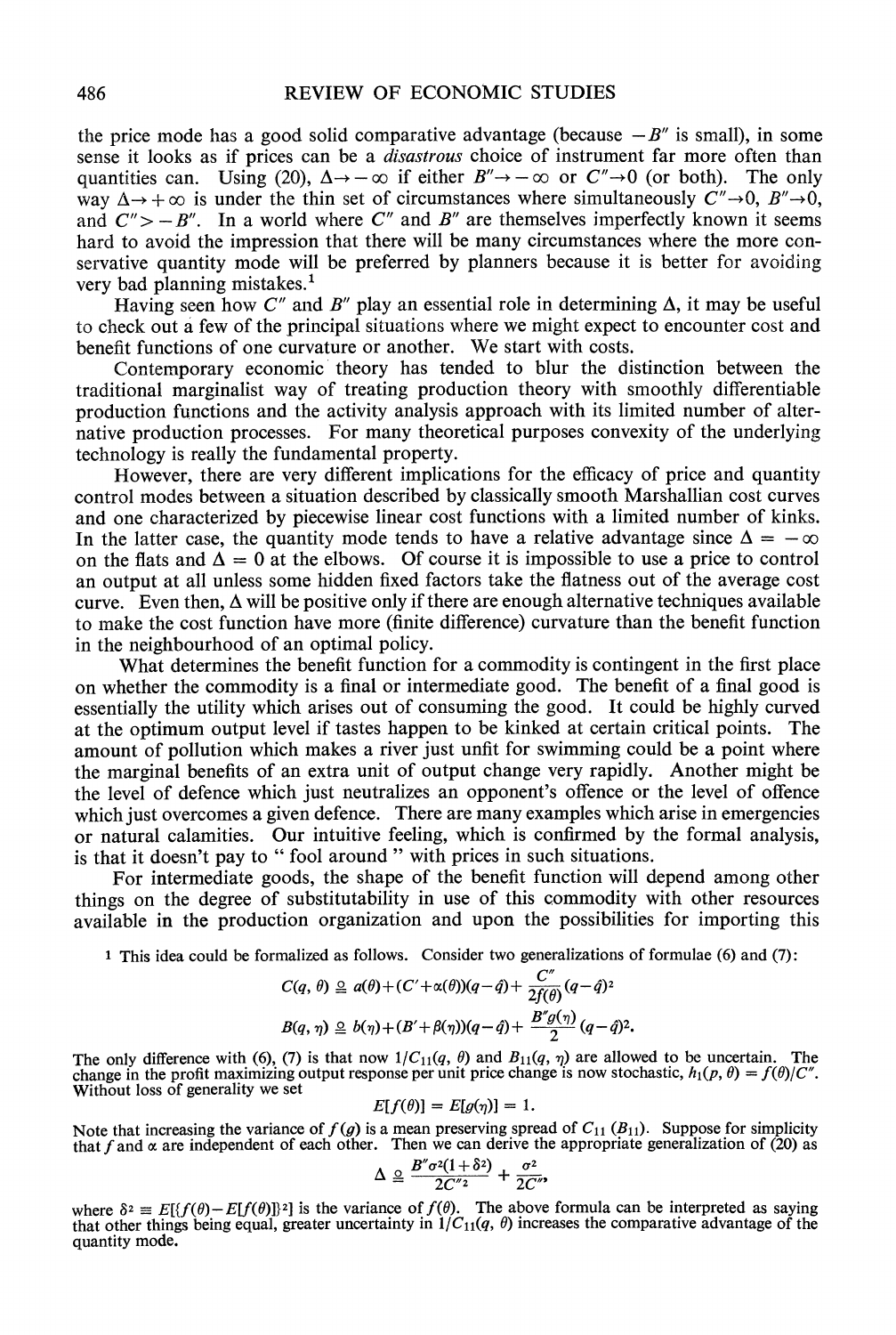commodity from outside the organization. These things in turn are very much dependent on the planning time horizon. In the long run the benefit function probably becomes flatter because more possibilities for substitution are available, including perhaps importing. Take for example the most extreme degree of complete " openness " where any amount of the commodity can be instantaneously and effortlessly bought (and sold) outside the production organization at a fixed price. The relevant benefit function is of course just a straight line whose slope is the outside price.

There is, it seems to me, a rather fundamental reason to believe that quantities are better signals for situations demanding a high degree of coordination. A classical example would be the short run production planning of intermediate industrial materials. Within a large production organization, be it the General Motors Corporation or the Soviet industrial sector as a whole, the need for balancing the output of any intermediate commodity whose production is relatively specialized to this organization and which cannot be effortlessly and instantaneously imported from or exported to a perfectly competitive outside world puts a kink in the benefit function. If it turns out that production of ball bearings of a certain specialized kind (plus reserves) falls short of anticipated internal consumption, far more than the value of the unproduced bearings can be lost. Factors of production and materials that were destined to be combined with the ball bearings and with commodities containing them in higher stages of production must stand idle and are prevented from adding value all along the line. If on the other hand more bearings are produced than were contemplated being consumed, the excess cannot be used immediately and will only go into storage to lose implicit interest over time. Such short run rigidity is essentially due to the limited substitutability, fixed coefficients nature of a technology based on machinery.' Other things being equal, the asymmetry between the effects of overproducing and underproducing are more pronounced the further removed from final use is the commodity and the more difficult it is to substitute alternative slack resources or to quickly replenish supplies by emergency imports. The resulting strong curvature in benefits around the planned consumption levels of intermediate materials tends to create a very high comparative advantage for quantity instruments. If this is combined with a cost function that is nearly linear in the relevant range, the advantage of the quantity mode is doubly compounded. $<sup>2</sup>$ </sup>

#### V. MANY PRODUCTION UNITS

Consider the same model previously developed except that now instead of being a single good,  $q = (q_1, ..., q_n)$  is an *n*-vector of commodites. The various components of q might represent physically distinct commodities or they could denote amounts of the same commodity produced by different production units. Benefits are  $B(q, \eta)$  and the cost of producing the *i*th good is  $c^{i}(q_i, \theta_i)$ . As before, for each *i* the two random variables  $\eta$ and  $\theta_i$  are distributed independently of each other.

Suppose the issue of control is phrased as choosing either the quantities  $\{\hat{q}_i\}$  which maximize

$$
E\bigg[B(q,\eta)-\sum_1^n c^i(q_i,\theta_i)\bigg],
$$

**<sup>1</sup>**The existence of buffer stocks changes the point at which the kink occurs, but does not remove it. For a more detailed treatment of this entire topic, see Manove [6].

*<sup>2</sup>* Note that in the context of an autarchic planned economy, such pessimistic conclusions about the feasibility of using Lange-Lerner price signals to control short run output do not carry over to, say, agriculture. The argument just given for a kinked benefit function would not at all pertain to a food crop, which goes more or less directly into final demand. In addition, the cost function for producing a given which goes more or less directly into final demand. In addition, the cost function for producing a given agricultural commodity ought to be much closer to the classical smooth variety than to the linear programming type with just a few kinks.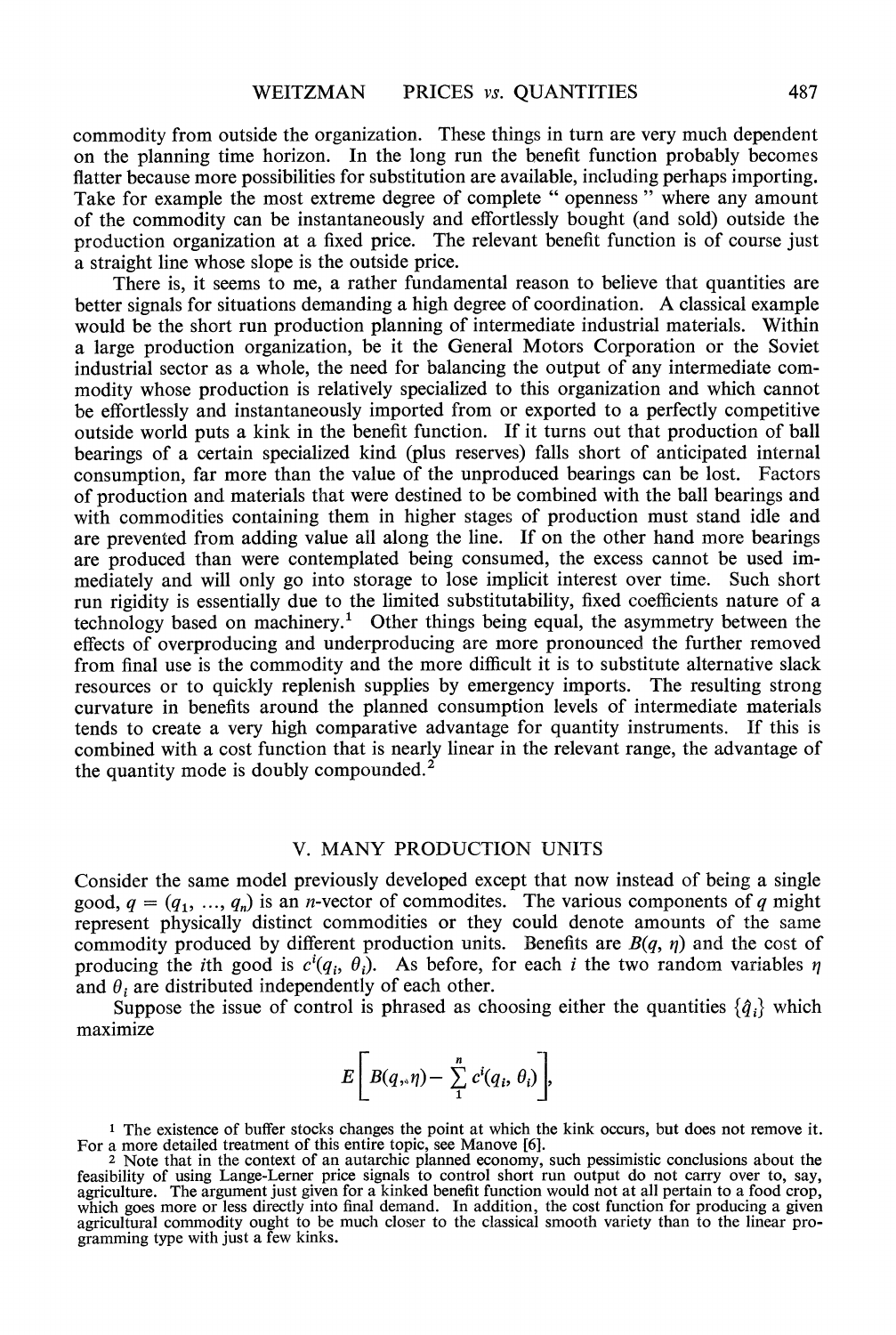or the prices  $\{\tilde{p}_i\}$  which maximize

$$
E[B(h(p, \theta), \eta) - \Sigma c^i(h_i(p_i, \theta_i), \theta_i)],
$$

where  $\{h_i(p_i, \theta_i)\}\$ are defined analogously to (2).

Naturally the coefficient' of comparative advantage is now defined as

$$
\Delta_n \equiv E\left[\left\{B\left(\tilde{q}(\theta), \eta\right) - \sum_{i=1}^n c^i(\tilde{q}_i(\theta_i), \theta_i)\right\} - \left\{B(\hat{q}, \eta) - \sum_{i=1}^n c^i(\hat{q}_i, \theta_i)\right\}\right].
$$

Assuming locally quadratic costs and benefits, it is a straightforward generalization of what was done in Section III to derive the analogue of expression  $(20)$ ,

$$
\Delta_n \triangleq \sum_{i=1}^n \sum_{j=1}^n \frac{B_{ij} \sigma_{ij}^2}{2c_{11}^i c_{11}^j} + \sum_{i=1}^n \frac{\sigma_{ii}^2}{2c_{11}^i}, \qquad \qquad \dots (21)
$$

where

 $\sigma_{ij}^2 \subseteq E[\{c_1^i(q_i, \theta_i) - E[c_1^i(q_i, \theta_i)]\}\{c_1^i(q_i, \theta_i) - E[c_1^i(q_i, \theta_i)]\}]$ . ...(22)

To correct for the pure effect of n on  $\Delta_n$ , it is more suitable to work with the transformed cost functions

$$
C^i(x_i, \theta_i) \equiv nc^i(x_i/n, \theta_i). \qquad \qquad \dots (23)
$$

The meaning of  $C<sup>i</sup>$  is most readily interpreted for the situation where *n* different units are producing the same commodity or a close substitute with similar cost functions. Then producing the same commodity or a close substitute with similar cost functions. Then  $C<sup>i</sup>$  is what total costs would be as a function of total output if each production unit were an identical replica of the *i*th unit. When " other things being equal "  $n$  is changed, it is more appropriate to think of  $C<sup>i</sup>$  being held constant rather than  $c<sup>i</sup>$ .

With  $C^i$  defined by (23), we have

$$
C_1^i = c_1^i \t\t (24)
$$

Relation (24) means that in the quadratic case the coefficients of the marginal cost variancecovariance matrix for the  ${C_1^i}$  are the same as those given by (22) for the  ${c_1^i}$ . Substituting (25) into (21),

$$
\Delta_n \subseteq \frac{1}{n^2} \sum_{i=1}^n \sum_{j=1}^n \frac{B_{ij} \sigma_{ij}^2}{2C_{11}^i C_{11}^j} + \frac{1}{n} \sum_{i=1}^n \frac{\sigma_{ii}^2}{2C_{11}^i}.
$$
 ... (26)

The above formula shows that in effect the original expression for  $\Delta$  holds on the average for  $\Delta_n$  when there is more than one producer. Naturally the generalization (26) is more complicated, but the interpretation of it is basically similar to the diagnosis of (20) which was just given in the previous section.

There is, however, a fundamental distinction between having one and many producers which is concealed in formula (26). With some degree of independence among the distributions of individual marginal costs, less weight will be put on the first summation term of (26). Other things being equal, in situations with more rather than fewer independent units producing outputs which substitute for each other in yielding benefits, there is a correspondingly greater relative advantage to the price mode of control. Although this point has general validity, it can be most transparently seen in the special regularized case of one good being produced by many micro-units with symmetrical cost functions. In such a case

$$
B_{ij} = B'' \qquad \qquad \dots (27.1)
$$

$$
C_{11} = C'' \tag{27.1}
$$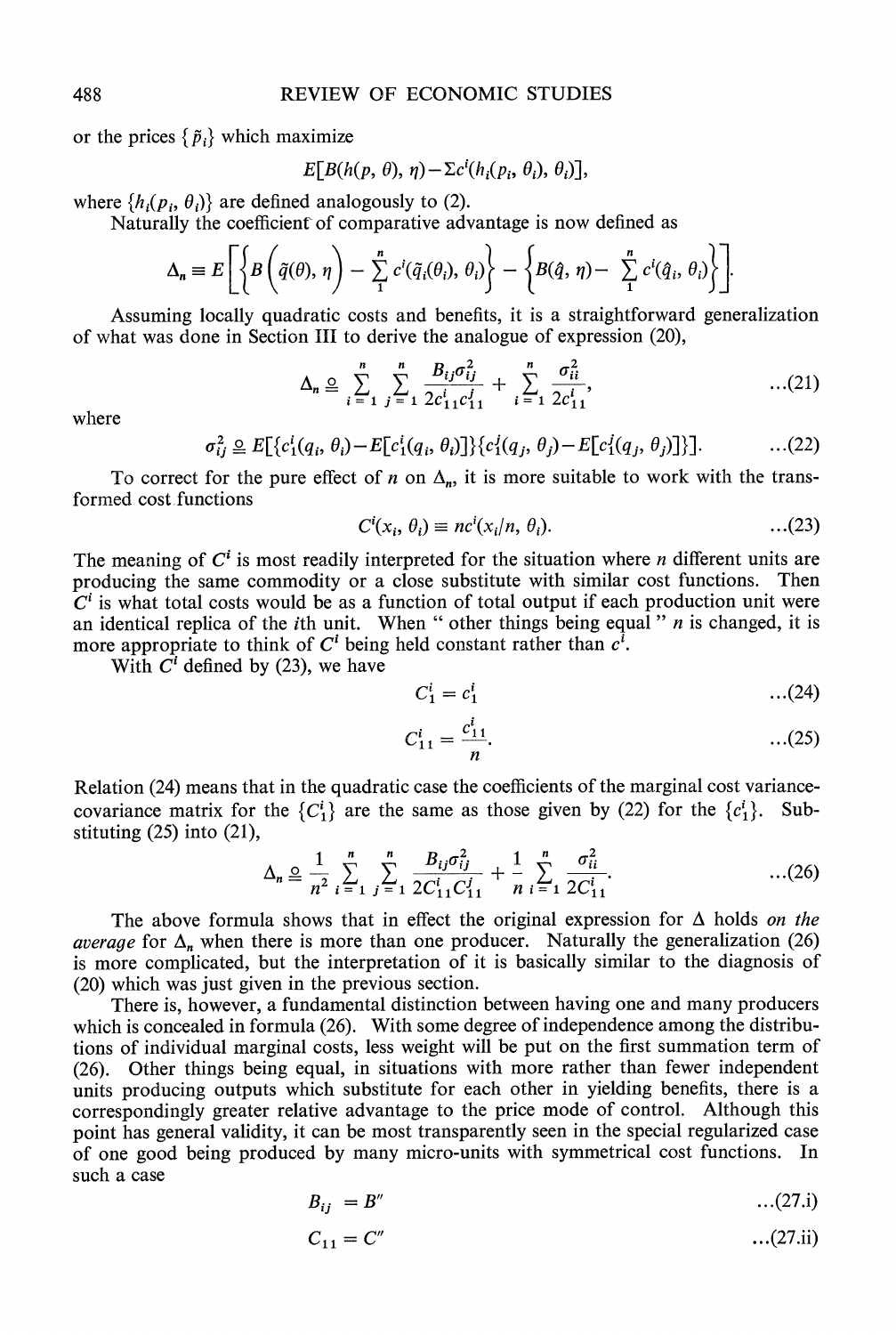$$
\sigma_{ii}^2 = \sigma^2 \tag{27.1ii}
$$

$$
\sigma_{ij}^2 = \rho \sigma^2, \quad i \neq j, \quad -1 \leq \rho \leq 1. \tag{27.iv}
$$

The coefficient  $\rho$  is a measure of the correlation between marginal costs of separate production units. If all units are pretty much alike and are using a similar technology,  $\rho$  is likely to be close to unity. If the cost functions of different units are more or less independent of each other,  $\rho$  should be nearly zero. While in theory the correlation coeficient can vary between plus and minus unity, for most situations of practical interest the marginal costs of two different production units will have a non-negative cross correlation.

Using (27), (26) can be rewritten as

$$
\Delta_n \triangleq \rho \left( \frac{B'' \sigma^2}{2C''^2} + \frac{\sigma^2}{2C''} \right) + (1 - \rho) \left( \frac{1}{n} \frac{B'' \sigma^2}{2C''^2} + \frac{\sigma^2}{2C''} \right). \tag{28}
$$

If the marginal costs of each identical micro-unit are perfectly correlated with each other so that  $\rho = 1$ , it is as if there is but a single producer and we are exactly back to the original formula (20). With  $n > 1$ , as  $\rho$  decreases,  $\Delta_n$  goes up. A *ceteris paribus* move from dependent toward independent costs increases the comparative advantage of prices, an effect which is more pronounced as the number of production units is larger. If there are three distinctly different types of sulphur dioxide emitters with independent technologies instead of one large pollution source yielding the same aggregate effect, a relatively stronger case exists for using prices to regulate output.

When it is desired to control different units producing an identical commodity by setting prices, only a single price need be named as an instrument. The price mode therefore possesses the *ceteris paribus* advantage that output is being produced efficiently  $ex$ post. With prices as instruments

$$
c_1^i(\tilde{q}_i, \theta_i) = c_1^j(\tilde{q}_j, \theta_j) = \tilde{p},
$$

whereas with quantities

$$
c_1^i(\hat{q}_i,\,\theta_i)\neq c_1^j(\hat{q}_j,\,\theta_j)
$$

except on a set of negligible probability.

Using prices thus enables the centre to automatically screen out the high cost producers, encouraging them to produce less and the low cost units more. This predominance in efficiency makes the comparative advantage of the price mode go up as the number of independent production units becomes larger, other things being equal. The precise statement of such a proposition would depend on exactly what was held equal as  $n$  was increased-the variance of individual costs or the overall variance of *total* costs. For simplicity consider the case of completely independent marginal costs,  $\rho = 0$ . Then (28) becomes

$$
\Delta_n \stackrel{\sim}{=} \frac{1}{n} \frac{B'' \sigma^2(n)}{2C^{n^2}} + \frac{\sigma^2(n)}{2C^n}, \qquad ...(29)
$$

where  $\sigma^2(n)$  is implicitly some (given) function of n. If the " other thing " being equal is the constant variance of marginal costs for each individual producing unit, then  $\sigma^2(n) \equiv \sigma^2$ . If the variance of total costs is held constant as *n* varies,  $\sigma^2(n) \equiv n\sigma^2$ . Either way  $\Delta_n$ in (29) increases monotonically with  $n$  and eventually becomes positive.

It is important to note that such ceteris paribus efficiency advantages of the price mode as we have been considering for large  $n$  are by no means enough to guarantee that  $\Delta_n$  will be positive in a particular situation for any *given n*. True, what aggregate output is forthcoming under the price mode will be produced at least total cost. But it might be the wrong overall output level to start with. If the  $\{-B_{ij}\}$  are sufficiently large or the  ${C_{11}^i}$  sufficiently small, it may be advantageous to enjoy greater control over total output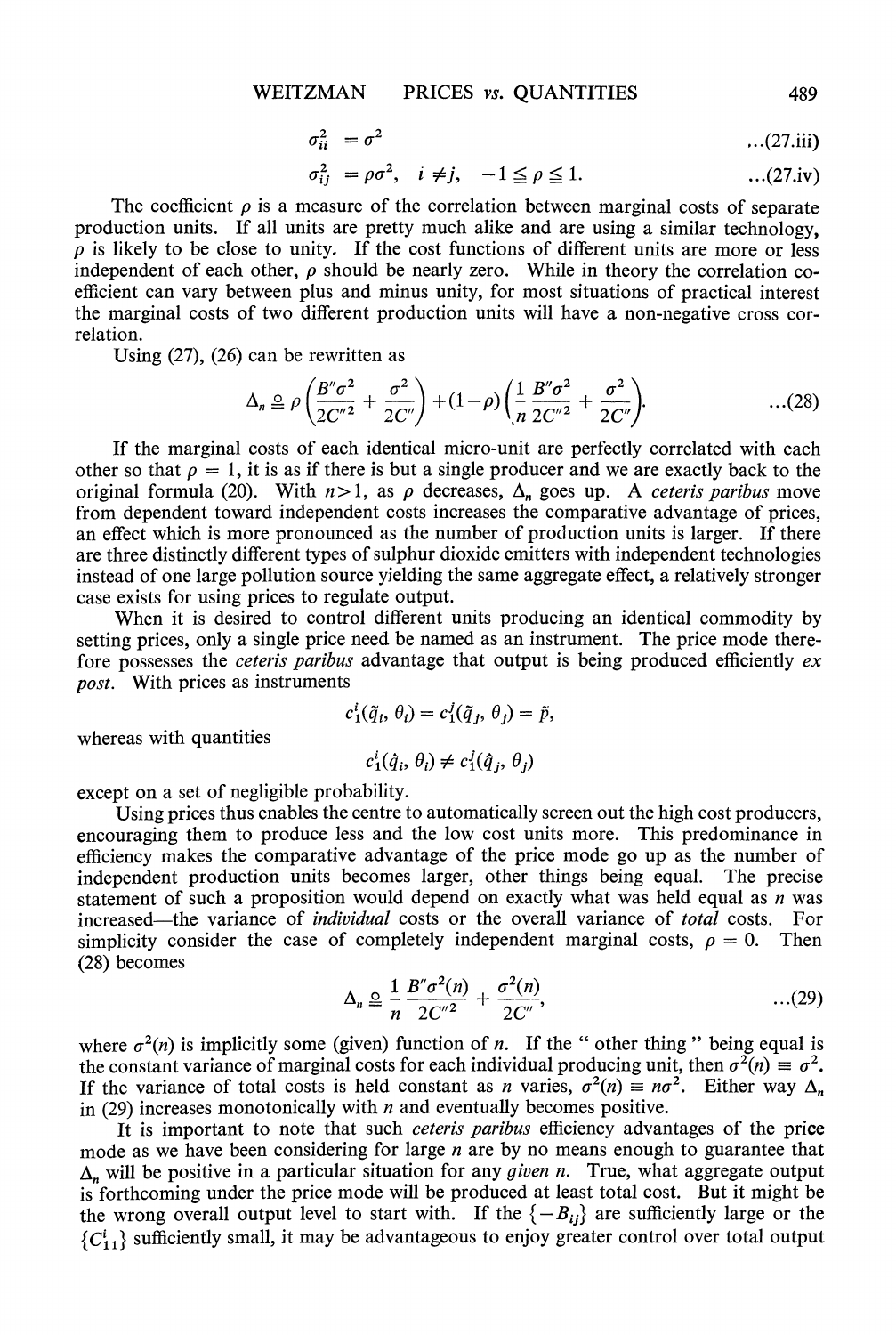by setting individual quotas, even after taking account (as our formula for  $\Delta_n$  does) of the losses incurred by the *ex post* productive inefficiency of such a procedure.'

Returning to the general case with which this section began, we note that the basic difference between benefits and costs becomes somewhat more transparent in the *n* commodity vector formulation. Only the centre knows benefits. Even if it could be done it would not help to transmit *B(.)*to individual production units because benefits are typically a non-separable function of *all* the units' outputs, whereas a particular unit has control only over its *own* output. In any well formulated mode of decentralized control, the objective function to be maximized by a given unit must depend in some well-defined way on *its* decisions alone. For the purposes of our formulation B need not be a benefit and the  $\{c^i\}$  need not be costs in the usual sense, although in many contexts this is the most natural interpretation. The crucial distinction is that  $B$  is in principle knowable only by the centre, whereas  $c^i$  is best known by firm  $i^2$ .

When uncertainties in individual costs are unrelated so that the random variables  $\theta_i$ and  $\theta_i$  are independently distributed, the decision to use a price or quantity instrument to control  $q_i$  alone is decentralizable. Suppose it has already been resolved by one means or another whether to use price or quantity instruments to control  $q_i$  for each  $j \neq i$ . To a quadratic approximation, the comparative advantage of prices over quantities for commodity i is

$$
\Delta^{i} \n\t\cong \frac{\sigma_{ii}^{2} B_{ii}}{2c_{11}^{i^{2}}} + \frac{\sigma_{ii}^{2}}{2c_{11}^{i^{2}}}, \qquad ...(30)
$$

which is exactly the formula (20) for this particular case.

In some situations, " mixed " price-quantity modes may give the best results. As a specific example, suppose that  $q_1$  is the catch of a certain fish from a large lake and  $q_2$ from a small but prolific pond. Let  $q_1$  be produced with relatively flat average costs but  $q_2$  have a cost function which is curved at the optimum somewhat more than the benefit function. The optimal policy according to (30) will be to name a quota for  $q_1$  and a price for  $q_2$ .

#### REFERENCES

- [1] Arrow, K. J. " Research in Management Controls: A Critical Synthesis ", pp. 317-327, in Bonini, Jaedicke and Wagner (eds.), *Management Controls* (New York: McGraw-Hill, 1964).
- [2] Dales, J. H. *Pollution, Property and Prices* (Toronto: University of Toronto Press, 1968).

**<sup>1</sup>**An even better procedure from a theoretical point of view in the case where ail identical output is produced by many firms would be to fix *total* output by command and subdivide it by a price mechanism. produced by many firms would be to its *total* output by command and subdivide it by a price mechanism.<br>This kind of solution is proposed by Dales [2] who would set up a market in "pollution rights", the fixed<br>supply of wh

remain: is it better to fix the total amount by a quantity or price control mode?<br><sup>2</sup> An interesting application of the ideas of this section is provided by the problem of choosing a<br>control mode for best distributing a d is available. All the considerations of this section would apply in determining the coefficient of comparative advantage. Accurately characterizing the B function seems especially difficult in the present context. If the commodity can be bought from or sold to the outside world, the B function would just embody the terms of this opportunity (in particular, it would be flat if any amount of the commodity could be bought or sold at some fixed price). Under autonomy, the shape of the  $B$  function would depend on what is done in a surplus or deficit situation. With a surplus (from naming too high a price), it would depend on the value to future allocation possibilities of the excess supply, relative to what welfare was lost at the present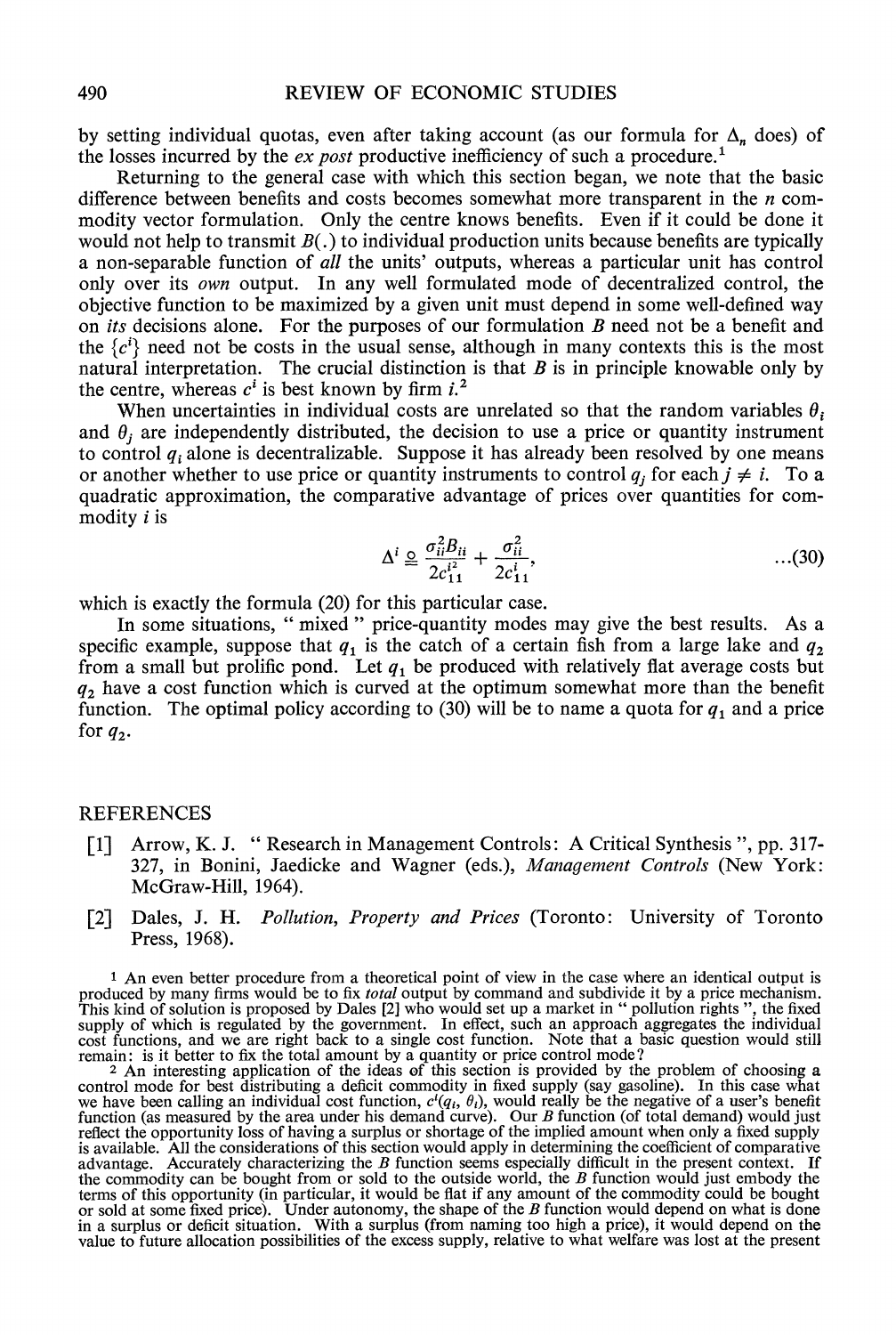- [3] Havek, F. A. " The Use of Knowledge in Society ", *American Economic Review*, **35,** 4 (September 1945), pp. 519-530.
- [4] Heal, G. "Planning Without Prices ", *Review of Economic Studies,* **36** (1969), pp. 347-362.
- [5] Malinvaud, E. "Decentralized Procedures for Planning", ch. 7 in Malinvaud (ed.), *Activity Analysis in the Theory of Growth undPlanning* (New York: Macmillan, 1967).
- [6] Manove, M. "Non-Price Rationing of Intermediate Goods in Centrally Planned Economies ", *Econometrica*, **41** (September 1973), pp. 829-852.
- [7] Marglin, S. "Information in Price and Command Systems of Planning", in Margolis (ed.), *Conference on the Analysis of the Public Sector* (Biarritz, 1966), **pp.** 54-76.
- [8] Samuelson, P. A. "The Fundamental Approximation Theorem of Portfolio Analysis in Terms of Means, Variances and Higher Moments ", *Review of Economic Studies,* **37** (October 1970), pp. 537-542.
- [9] Weitzman, M. "Iterative Multilevel Planning with Production Targets", *Econometric~,***38,** 1 (January 1970), pp. 50-65.
- [lo] Whinston, A. " Price Guides in Decentralized Institutions ",Ph.D. thesis, Carnegie Institute of Technology, 1962.

time from having demand less than supply. With a deficit (from naming too low a price), the loss of welfare hinges on how shortages are actually distributed among consumers. If shortages result in some people doing completely without the product, the overall welfare losses may be very great and  $|B''|$  could be large. If there i  $|B''|$  may not be so big. In addition to redistribution losses, there will always be waiting time losses in a shortage. Finally, note that if the amount of the fixed supply is known, a superior policy to naming prices or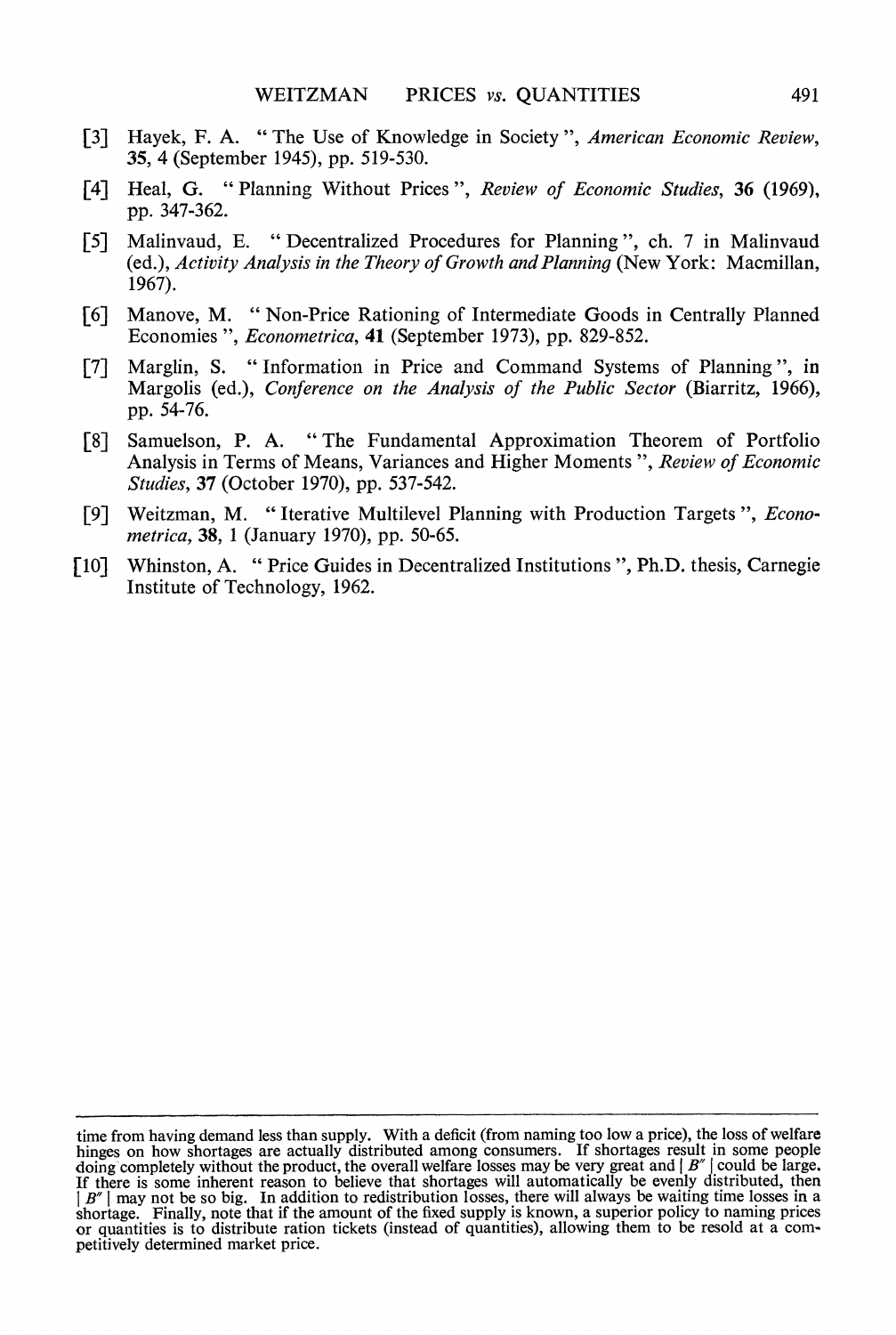http://www.jstor.org

## **LINKED CITATIONS**

*- Page 1 of 3 -*



*You have printed the following article:*

**Prices vs. Quantities** Martin L. Weitzman *The Review of Economic Studies*, Vol. 41, No. 4. (Oct., 1974), pp. 477-491. Stable URL: [http://links.jstor.org/sici?sici=0034-6527%28197410%2941%3A4%3C477%3APVQ%3E2.0.CO%3B2-I](http://links.jstor.org/sici?sici=0034-6527%28197410%2941%3A4%3C477%3APVQ%3E2.0.CO%3B2-I&origin=JSTOR-pdf)

*This article references the following linked citations. If you are trying to access articles from an off-campus location, you may be required to first logon via your library web site to access JSTOR. Please visit your library's website or contact a librarian to learn about options for remote access to JSTOR.*

## **[Footnotes]**

### **<sup>2</sup>Planning Without Prices**

G. M. Heal *The Review of Economic Studies*, Vol. 36, No. 3. (Jul., 1969), pp. 347-362. Stable URL: [http://links.jstor.org/sici?sici=0034-6527%28196907%2936%3A3%3C347%3APWP%3E2.0.CO%3B2-9](http://links.jstor.org/sici?sici=0034-6527%28196907%2936%3A3%3C347%3APWP%3E2.0.CO%3B2-9&origin=JSTOR-pdf)

#### **2 Iterative Multilevel Planning with Production Targets**

Martin Weitzman *Econometrica*, Vol. 38, No. 1. (Jan., 1970), pp. 50-65. Stable URL: [http://links.jstor.org/sici?sici=0012-9682%28197001%2938%3A1%3C50%3AIMPWPT%3E2.0.CO%3B2-T](http://links.jstor.org/sici?sici=0012-9682%28197001%2938%3A1%3C50%3AIMPWPT%3E2.0.CO%3B2-T&origin=JSTOR-pdf)

### **<sup>2</sup>The Use of Knowledge in Society**

F. A. Hayek *The American Economic Review*, Vol. 35, No. 4. (Sep., 1945), pp. 519-530. Stable URL: [http://links.jstor.org/sici?sici=0002-8282%28194509%2935%3A4%3C519%3ATUOKIS%3E2.0.CO%3B2-1](http://links.jstor.org/sici?sici=0002-8282%28194509%2935%3A4%3C519%3ATUOKIS%3E2.0.CO%3B2-1&origin=JSTOR-pdf)

#### **<sup>1</sup>The Fundamental Approximation Theorem of Portfolio Analysis in terms of Means, Variances and Higher Moments**

Paul A. Samuelson *The Review of Economic Studies*, Vol. 37, No. 4. (Oct., 1970), pp. 537-542. Stable URL:

[http://links.jstor.org/sici?sici=0034-6527%28197010%2937%3A4%3C537%3ATFATOP%3E2.0.CO%3B2-1](http://links.jstor.org/sici?sici=0034-6527%28197010%2937%3A4%3C537%3ATFATOP%3E2.0.CO%3B2-1&origin=JSTOR-pdf)

**NOTE:** *The reference numbering from the original has been maintained in this citation list.*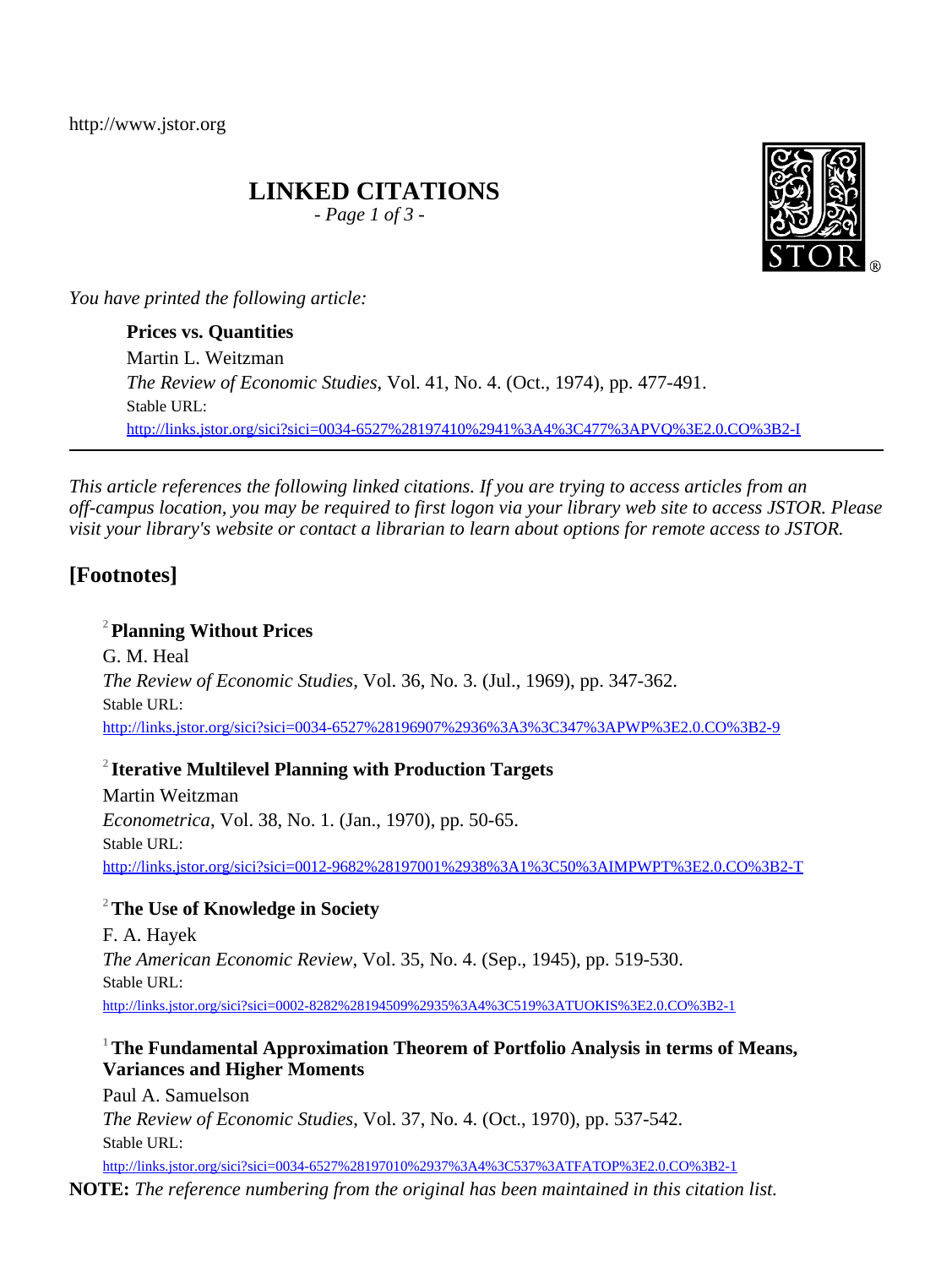## **LINKED CITATIONS**

*- Page 2 of 3 -*



**<sup>1</sup> Non-Price Rationing of Intermediate Goods in Centrally Planned Economies** Michael Manove *Econometrica*, Vol. 41, No. 5. (Sep., 1973), pp. 829-852. Stable URL: [http://links.jstor.org/sici?sici=0012-9682%28197309%2941%3A5%3C829%3ANROIGI%3E2.0.CO%3B2-6](http://links.jstor.org/sici?sici=0012-9682%28197309%2941%3A5%3C829%3ANROIGI%3E2.0.CO%3B2-6&origin=JSTOR-pdf)

## **References**

## **<sup>3</sup>The Use of Knowledge in Society**

F. A. Hayek *The American Economic Review*, Vol. 35, No. 4. (Sep., 1945), pp. 519-530. Stable URL: [http://links.jstor.org/sici?sici=0002-8282%28194509%2935%3A4%3C519%3ATUOKIS%3E2.0.CO%3B2-1](http://links.jstor.org/sici?sici=0002-8282%28194509%2935%3A4%3C519%3ATUOKIS%3E2.0.CO%3B2-1&origin=JSTOR-pdf)

## **<sup>4</sup>Planning Without Prices**

G. M. Heal *The Review of Economic Studies*, Vol. 36, No. 3. (Jul., 1969), pp. 347-362. Stable URL: [http://links.jstor.org/sici?sici=0034-6527%28196907%2936%3A3%3C347%3APWP%3E2.0.CO%3B2-9](http://links.jstor.org/sici?sici=0034-6527%28196907%2936%3A3%3C347%3APWP%3E2.0.CO%3B2-9&origin=JSTOR-pdf)

**<sup>6</sup> Non-Price Rationing of Intermediate Goods in Centrally Planned Economies** Michael Manove *Econometrica*, Vol. 41, No. 5. (Sep., 1973), pp. 829-852. Stable URL: [http://links.jstor.org/sici?sici=0012-9682%28197309%2941%3A5%3C829%3ANROIGI%3E2.0.CO%3B2-6](http://links.jstor.org/sici?sici=0012-9682%28197309%2941%3A5%3C829%3ANROIGI%3E2.0.CO%3B2-6&origin=JSTOR-pdf)

#### **<sup>8</sup>The Fundamental Approximation Theorem of Portfolio Analysis in terms of Means, Variances and Higher Moments**

Paul A. Samuelson *The Review of Economic Studies*, Vol. 37, No. 4. (Oct., 1970), pp. 537-542. Stable URL: [http://links.jstor.org/sici?sici=0034-6527%28197010%2937%3A4%3C537%3ATFATOP%3E2.0.CO%3B2-1](http://links.jstor.org/sici?sici=0034-6527%28197010%2937%3A4%3C537%3ATFATOP%3E2.0.CO%3B2-1&origin=JSTOR-pdf)